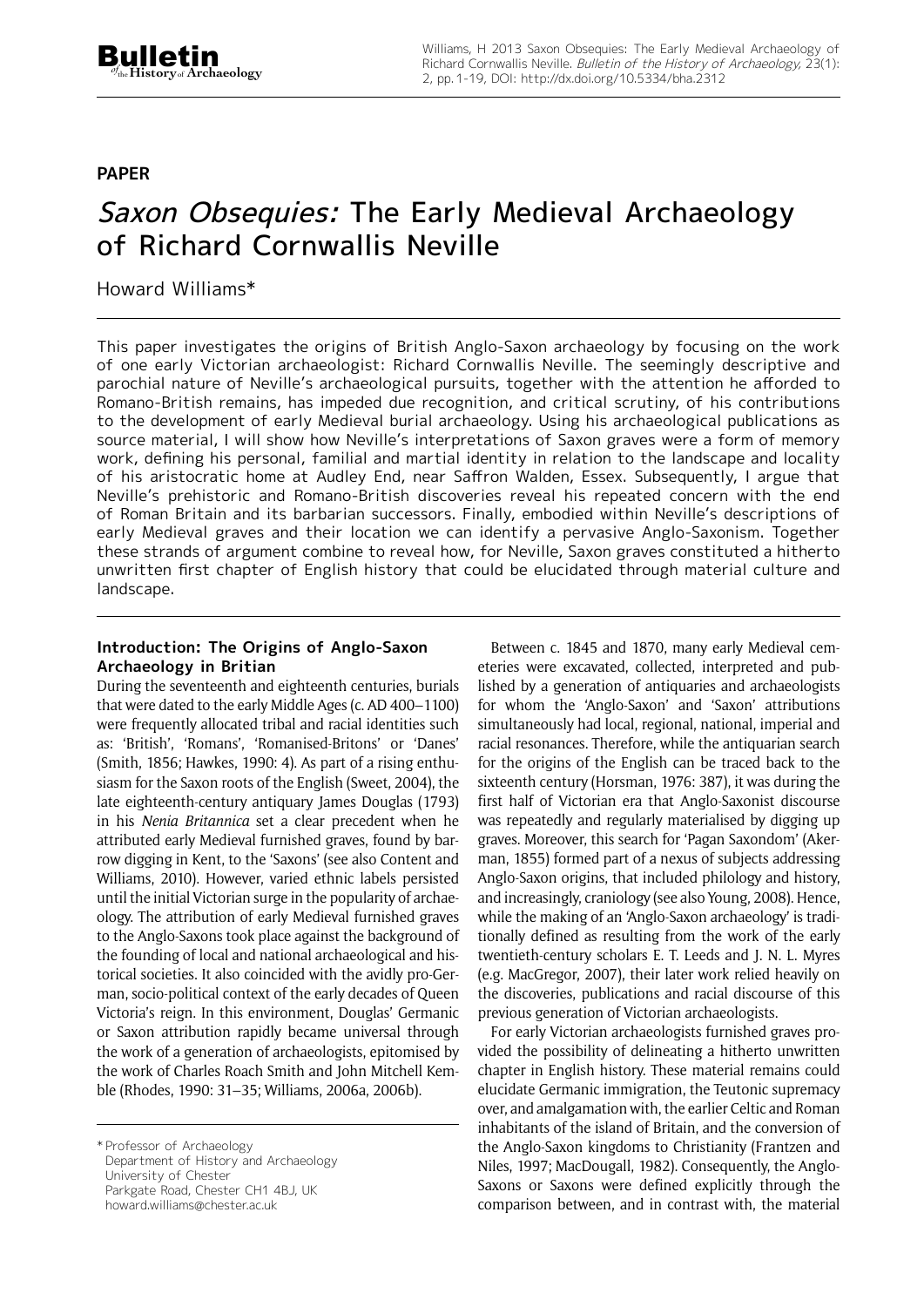traces of Celtic/British and Roman remains (e.g. Curtis, 1968; Horsman, 1976: 407) as well as with the remains from Merovingian, Alemannic and other Germanic graves excavated on the Continent (see Williams, 2007a). The supposed shared Teutonic character of the graves facilitated reflection on the qualities of the English past and present, in comparision with the qualities and experiences of other people in Europe, as well as with those encountered across the globe, both in the colonies and beyond (Bowler, 1992; Colley, 1992: 324–326; Kumar, 2006; Trigger, 1989). Therefore, the narrative derived from graves excavated from British soil was dictated by an imperial and colonial ideology, and not simply by a local and national one (see also Williams, 2008).

## **Approaches to the History of Anglo-Saxon Archaeology**

Although still in its infancy, the history of Anglo-Saxon archaeology is a growing and vibrant area of research (Content, 1995; Content and Williams, 2010; Hills, 2007; Lucy, 2000; 2002; MacGregor, 2007; Williams 2006a; 2006b; 2007a; 2007b; 2008). Recently the subject has been the focus of detailed doctoral research (McCombe, 2011; also see Rhodes, 1990). However, the first-ever and recentlypublished *Oxford Handbook of Anglo-Saxon Archaeology* does not include an historiographical essay (Hamerow, Hinton and Crawford, 2011). Accordingly, it would seem that within the archaeological investigation of the Anglo-Saxon past (see e.g. Giles, 2006) there is more scope for further research into the detailed intellectual and social interactions between individual archaeologists, contemporary antiquaries and historians, and the ideas, institutions and landscapes within which they operated.

Within this scope, my particular research interest, and the subject of this paper, is how interpretations of early Anglo-Saxon artefacts and graves were integrated into historical narratives of English origins through archaeological practice and publications (but see Evans, 2007; Williams, 2008).

Using the archaeological work of one individual as a case study, this paper links and examines four arguments about Victorian Anglo-Saxon archaeology. I will demonstrate how an archaeologist's personal, familial and martial context informed their archaeological pursuits. I will explore how the landscapes in which archaeologists operated, framed and informed their interpretations, and how the eclectic range of interests pursued by individual achaeologists influenced their interpretation of early Anglo-Saxon graves, through their concepts of racial identity and inheritance of earlier peoples (see also Williams, 2006b; 2007b; 2008). And finally, I will discuss how attention on the mortuary context, on the cemetery as an entity, and its landscape situation, combined to configure interpretation through the description and illustration of 'facts' (Ebbatson, 1994: 31–32; Levine, 1986), and helped archaeologists distance themselves from the 'speculations' of earlier generations of antiquaries (e.g. Bateman, 1853; also see Trigger, 1989: 4–5).

Together each of these four themes cumulatively constituted the social identities and memories of archaeologists, as much as it assigned meaning to, and interpreted, the remains of particular past epochs (see Giles, 2006; Parsons, 2006a). Bonnie Effros has explicitly made this point for early Medieval graves. She argues that the digging, collecting and publication of early Medieval graves constituted a distinctive form of memory work for archaeologists and their social circles (Effros, 2003a; 2003b). Therefore, archaeology was both a practical and an intellectual activity that defined the identities of its participants on many levels. Within the specific socio-political and intellectual context of early Victorian England, digging and writing about Saxon graves was regarded as an active medium for constructing and disseminating a vision of the earliest English people.

## **Neville's Archaeological Publications and Network**

The archaeologist Sir Richard Cornwallis Neville FSA (b. 1820, d. 1861: the Fourth Baron Braybrooke, from his father's death in 1857) was a key participant in the discoveries, meetings, societies and publications of a generation of early Victorian archaeologists eager to reveal the material remains of the earliest English from grave-finds. He published his findings in books (Neville, 1847a; 1848; 1852a) and in numerous articles in archaeological journals. His discoveries of Saxon inhumation and cremation graves at Little Wilbraham, Cambridgeshire, were published in a lavishly-illustrated volume entitled *Saxon Obsequies* (Neville, 1852a; Meaney, 1964: 70–71; see Figure 1). Subsequently, his account of inhumation graves, found as secondary burials within an earlier burial mound at Linton Heath, was published in the *Archaeological Journal*  (Neville, 1854a; Meaney 1964: 67–68). Both were widely reported and cited in contemporary literature (e.g. Akerman, 1855: 43, 54–57; Davis and Thurnam, 1865). From their discovery to the present day, the collections and



**Fig. 1:** The frontispiece of *Saxon Obsequies* (Neville, 1852a).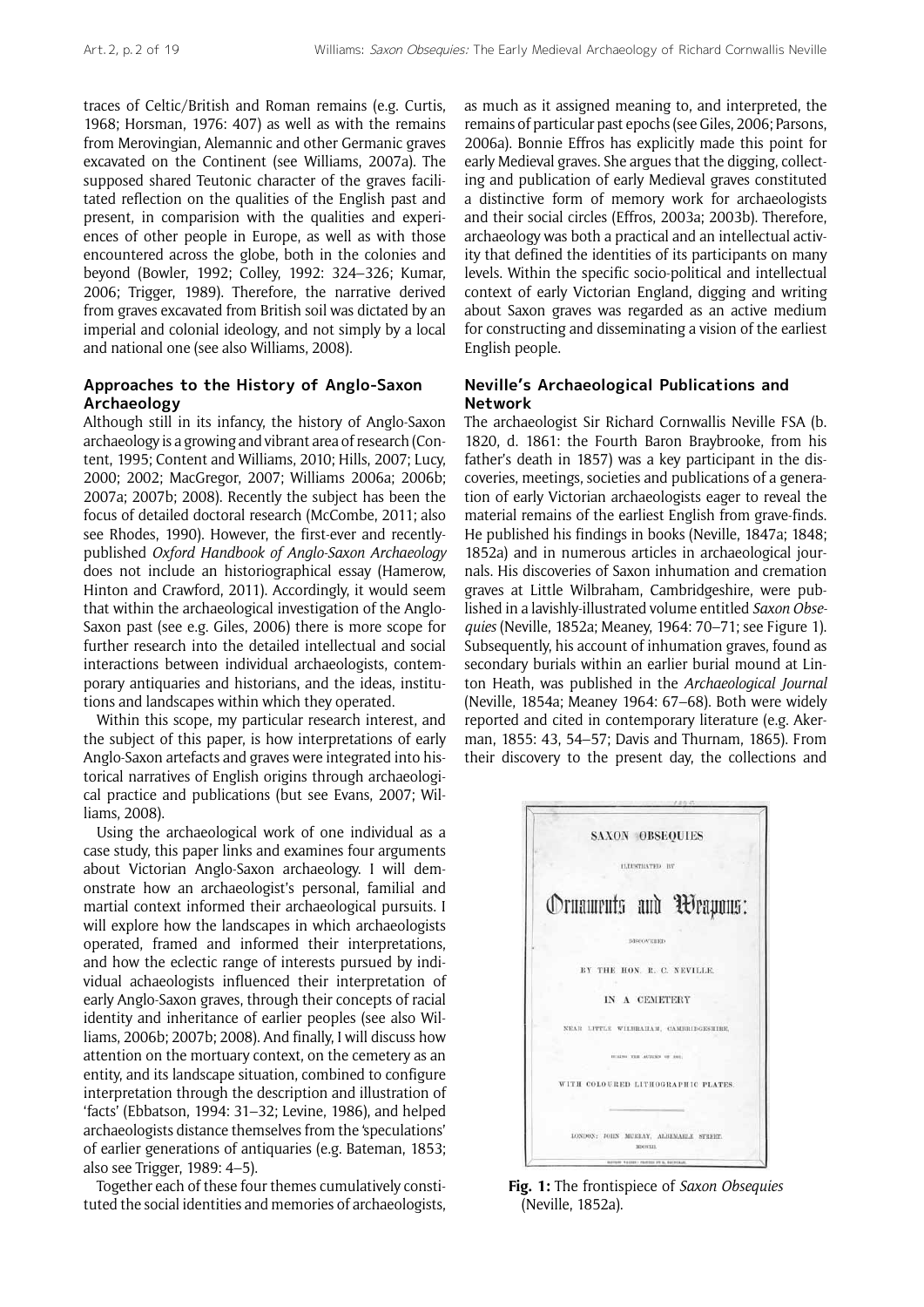publications of Neville's excavations at Little Wilbraham and Linton Heath have persistently and fundamentally informed scholarship regarding the early Anglo-Saxon period in the Cambridge region.

Neville was an avid collector of both archaeological remains, particularly those of Roman, Anglo-Saxon and Medieval dates, and natural specimens, amassing a vast collection of exotic animals and birds (Jeffrey, 2002: 54–55). His work explicitly drew inspiration from a long antiquarian tradition from Stukeley (particularly for Great Chesterford: Neville, 1847a: 10, 39) through Douglas' *Nenia Britannica* to Hoare's *Ancient Wiltshire* (Neville, 1848: v–vi). Indeed, Neville, like many of his generation, was respectful but critical of earlier antiquarian interpretations, while at the same time aware that he was working at a time of great discoveries and new perspectives (Neville, 1848: 1). *Antiqua Explorata*, records Neville's clear vision of the value of his collection, and local research more generally. Rather than determining the study of locality as being innately parochial, Neville regarded it as a microcosm of, and as an essential stepping stone towards, a national, macrocosmic, past (Neville, 1854b). The *Proceedings of the Archaeological Institute* was equally explicit, noting the importance of Neville's discoveries, and his museum collections, to 'the cause of national archaeology' (Anon., 1854: 399).

Neville's society memberships reflected both the local and national dimensions of his endeavours. He served on the council of the Cambridge Antiquarian Society and towards the end of his life (from 1858 onwards) he became President of the Essex Archaeological Society. He was elected a Fellow of the Society of Antiquaries in 1847, joining their council in 1860 (Anon., 1860: 143). He also became a member of the Archaeological Institute, later becoming its Vice-President and presiding over numerous summer meetings. He was the contemporary of many like-minded explorers of Roman and early Medieval sites and objects. These included a generation of enthusiasts for Anglo-Saxon burial sites, as well as Anglo-Saxon historians and philologists with interests in archaeology and architectural history, such as John Kemble, Edward Freeman, Edwin Guest and William Stubbs (Ebbatson, 1994: 56; Levine, 1986: 79–80).

Complementing his associations with national societies, Neville had numerous local antiquarian contacts who supplied him with artefacts for his museum, including 'Mr J. Frye of Saffron Walden' (Neville, 1847a: 13; 1848: 64–69). Although Neville often bemoaned his inability to access a large portion of the parish of Chesterford (Neville, 1847a: 9–10), through his local and society connections, he drew on a wide pool of expertise of 'more qualified people' (Neville, 1848: 82) in the identification of antiquities. For example, Samuel Birch was consulted over coins (Neville, 1847a: 12) and Charles Roach Smith seems to have assisted Neville in distinguishing Roman from Saxon finds (Neville, 1848: 49). Clearly these discussions could take place at the trench edge just as easily as at society meetings; Neville reports how Sir John Boileau, Professor Henslow, C. R. Smith and J. C. Buckler visited his excavation of Roman mosaics near Great Chesterford (Neville, 1848: 90–92).

Neville's impact on Anglo-Saxonist discourse took place via his publications, his collections and their display and illustration. He presented finds from Little Wilbraham twice to the society in 1852, including a 'ground-plan' although subsequently this was not published (Anon., 1852: 199). At the summer meeting of the Archaeological Institute at Cambridge in July 1854, William Wylie gave permission for the display of his Fairford discoveries (see Williams, 2008) for comparison with Neville's discoveries from Cambridgeshire (Anon., 1854: 394). Neville's aristocratic home was of pivotal importance as the setting and stage for the local, national and international dimensions of his collections. Over two hundred members of the Archaeological Institute visited Audley End at Neville's invitation, to view his museum, which included the Little Wilbraham and Linton Heath finds (Anon., 1854: 399). Both as assemblages in their own right, and as comparanda to the reports of other cemetery excavations, Neville's early Medieval collection defined and perpetuated the 'Anglo-Saxons' as an ontological entity in the historical past through graves and their contents.

#### **Neville's Method and Theory**

Neville divulges little of his own archaeological methodology, but there is no evidence that his manner of excavation was unusual for his time. Indeed, his method received criticism from some contemporaries. John Mitchell Kemble, seemingly driven to disprove the contemporaneity of inhumation and cremation disposal methods among the earliest English, criticised Neville's irregular attendance of his own excavations (see Williams, 2006a). Certainly it is evident from a number of places in Neville's writing that he usually only visited his excavations daily (Neville, 1847a: 41, 48). However, his subsequent detailed diaryrecord for the excavation for sites of Little Wilbraham and Linton Heath, demonstrates attention to the burial assemblages, if not to the stratigraphy and spatial relationships between graves.

More can be said regarding the precise socio-political context of his writings: Neville was writing about Saxon graves at a time of internal and external threats to Britain and its empire. While contemporary affairs are never mentioned directly, his writings about his archaeological endeavours coincided with the significant 1848 revolutions that occurred across much of Europe, and with the Chartist movement at home. Subsequently, his excavations of Anglo-Saxon cemeteries were contemporaneous with the Crimean War (1853–56; see below).

Set in this context, it is significant that Neville regarded archaeology as being equal to history as a means of discerning the human past, in that archaeology was able to both confirm and test historical sources (Neville, 1858a: 92). Mortuary contexts were particularly significant, revealing 'however barbarous' the 'reverence which consecrated the last resting-places of their departed relations and friends':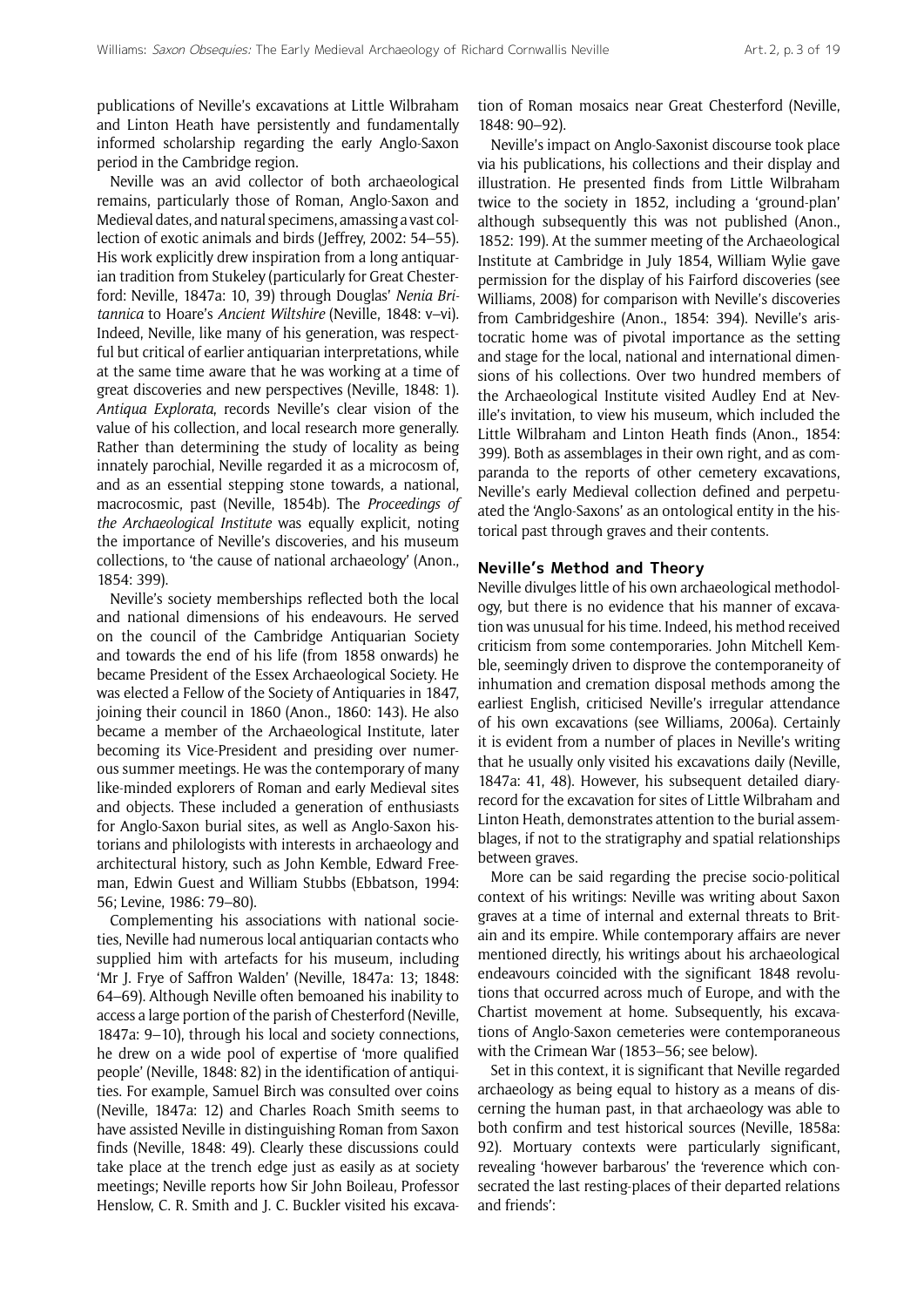'Hence, in accordance with the superstitions peculiar to each nation, or tribe, the sepulchres were provided with ornaments, weapons, implements, and utensils which they deemed most serviceable in a future state, and most agreeable to the tastes and pursuits of the deceased while living. The contents of their tombs, therefore, are found most valuable in affording a clue to the manners and customs of ancient people, as well as identifying the race to which they belonged' (Neville, 1858a: 89).

Therefore, for Neville burial evidence revealed the distinctive character of different peoples, including the 'Saxons from Germany, who, in their turn, imported their own peculiar forms of burial' (Neville, 1858a: 89).

While regarding graves as an invaluable source of historical knowledge, Neville showed unusual ambivalence towards the opening of tombs. He concluded his *Antiqua Explorata* with the following assertions that the tomb should be: 'a sanctuary universally respected, a shield from the venomed tongue of slander and abuse, inviolable to men' (Neville, 1847a: 50). This aristocratic defence of the tomb contradicted his activities 'in the grave-digging line' which are at 'variance with this opinion'. Neville's get-out clause was to blame the 'spirit of antiquarianism' and that 'I certainly do not handle skulls and bones with the callousness of those of my calling, so ably characterised "Hamlet;" on the contrary, "mine ache to think on't"' (Neville, 1847a: 51, citing Hamlet V. I. 96–97). In contrast to this sensitivity, he described visiting his labourers' excavations at Great Chesterford to find a 'regiment' of cinerary urns 'drawn up in martial array, regularly sized according to their respective heights ...' (Neville, 1847a: 41). Given his own martial background, and his contemporary military career, this portrayal of vessels as 'soldiers' of history seems fitting.

Neville saw mortuary evidence as more than just the impassive vestiges of ancient times, he went so far as to use them to imagine the sentiments of ancient mourners. He considered fifteen 'tiny bodies' (infants) in immediate proximity to a Roman-period wall at Great Chesterford as evidence that 'their parents had done all in their power, by providing them with nourishment, to soothe them, and stop them crying' (Neville, 1858a: 91). Here Neville was demonstrating his aristocratic Classical education, specifically, his knowledge of Book 6 of Virgil's *Aeneid* (Crummy,  $2010: 43$ ; see also Neville, 1847a: 41).<sup>1</sup> The attribution of emotions and beliefs in the afterlife were again extrapolated from burial practises when discussing the ancient British. He described them as similar to those of 'the prairie Indians of North America, who buried their coursers with their masters, to be in readiness for use in the happy hunting-grounds, for the chase or for war as occasion required' (Neville, 1848: 15–16). Neville was clearly considerate of the mortuary context of his finds, and incorporated a vision of graves as indicative of past races' customs and beliefs.

Neville's archaeological work was interesting in its own right, but has received little attention, seemingly because of its tight geographical focus and descriptive nature (but see Williams, 2006b). From the evidence so far, we can describe Neville as 'nothing special', he was no great innovator in either archaeological method or ideas. In the midnineteenth century it was not uncommon for aristocrats like Neville to participate in archaeology (Hingley, 2007; Levine, 1986), adding cachet to societies while being largely passive in their endeavours (see Parsons, 2006a: 236). Yet Neville's active role in fieldwork as well as his collecting, his interest in the Anglo-Saxons, together with the prolific publications of his findings, make him distinctive within his aristocratic generation, and require some explanation. The reason for Neville's distinctive archaeological work can be found first, and foremost, in his familial and martial background.

#### **Family and Military**

Neville inherited a Barony and his aristocratic and martial background seems typical of many leading families of the era. However, many of the leading proponents of British archaeology at this time were members of the growing British middle-class for whom membership of archaeological societies and involvement in archaeological activities were not only popular pastimes, but also ways of attaining greater social advancement (Ebbatson, 1994: 35–52; Parsons, 2006a: 247–248; see e.g. Giles, 2006). Smith, Wright, Kemble and Wylie all appear to have used archaeology as a mechanism for climbing the social ladder. In fact they were subjected to social prejudice from the upper-class members of the societies of the day with private incomes, because of their middle-class roots and for their occupations (Rhodes, 1990: 33). For example, Charles Roach Smith was a chemist, Thomas Wright wrote about antiquaries to sustain himself, and John Kemble came from a theatrical family and never achieved academic recognition despite his achievements in numerous fields. Both Wright and Kemble died in poverty (Thompson, 2004; Wiley, 1979). The Secretary of the Society of Antiquaries during the 1850s, John Yonge Akerman, was also noted for his relatively modest mercantile background (Parsons, 2006b: 242; Wroth, 2004).

Unlike these individuals, Neville's aristocratic status meant that he had far less to prove. He refrained from overt patriotic sentiments in his writings (Colley, 1986: 110). Indeed, as the first-born son, he inherited not only a name shared by his father and grandfather, but also one shared by many Medieval ancestors, along with their illustrious military and political stature. Moreover, Neville's immediate ancestors were closely implicated in the imperial and national politics of the later eighteenth and early nineteenth centuries. Neville's grandfather, Richard Aldworth Neville (later Richard Griffin, Second Baron Braybrooke [1750–1825]), was a Whig politician who voted for the suppression of the rebellion in the American colonies. He supported Lord North's administration and married the daughter of the former Whig premier George Grenville. He later allied himself with his in-laws by backing Pitt the Younger's government, and then succeeded as the Second Baron Braybrooke, taking up residence at Audley End in Essex from 1802 (Thorne, 2004).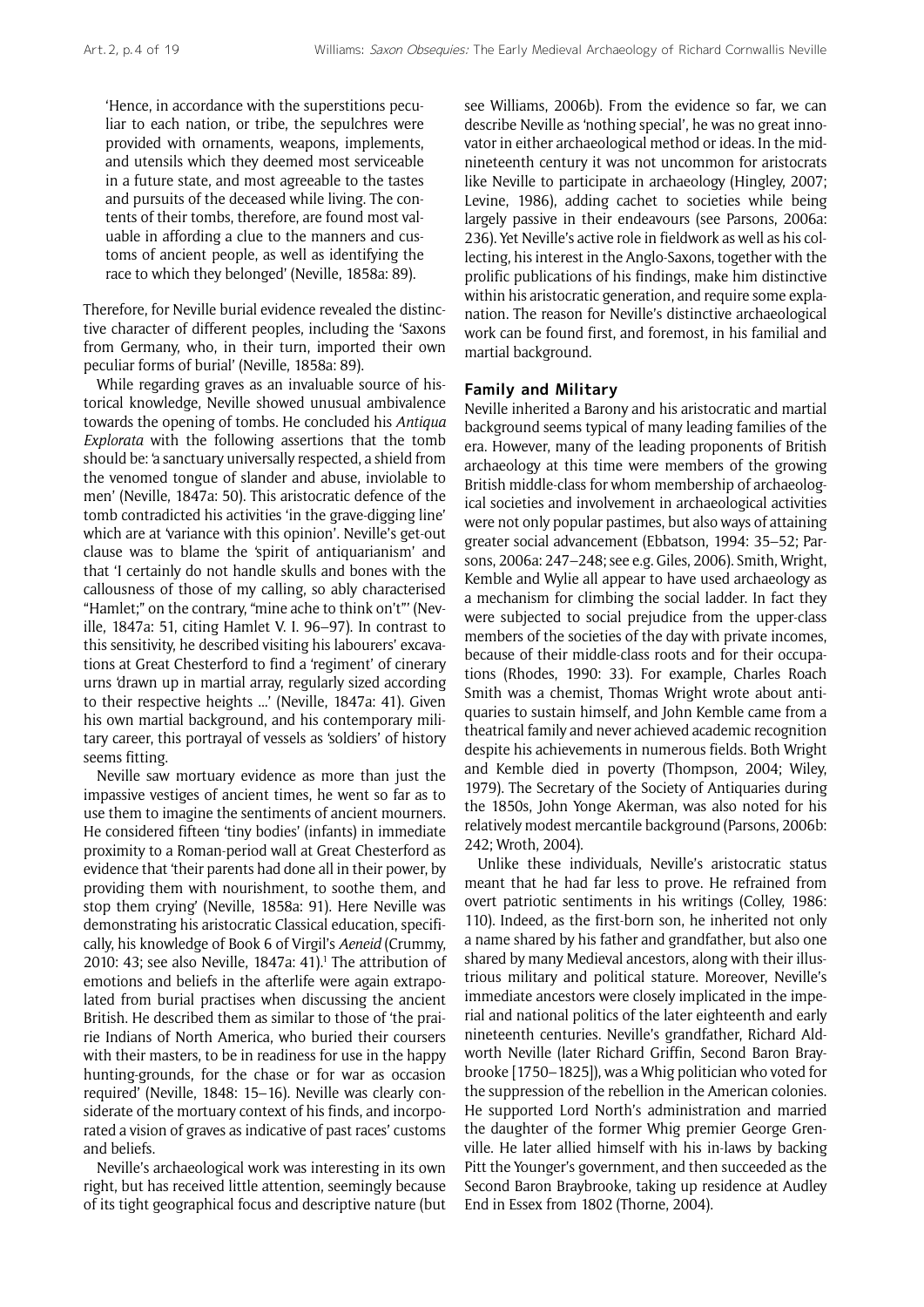Neville's father, Richard Griffin (Third Baron Braybrooke [1783–1858]), was also a military man and politician. He served as a captain of the Berkshire militia, and he was a Member of Parliament who supported the Grenville Whigs, although in later life he supported Peel's Conservative Party. He succeeded his father as the Third Baron Braybrooke, residing at Audley End from 1825 onwards. Significantly, Griffin was also a literary editor and an antiquary, producing an edition of Samuel Pepys' diary and *The History of Audley End* in which he reports the discovery of some ancient graves. Undoubtedly he inspired Neville's own antiquarian pursuits (Meaney, 1964: 88). He improved the mansion and became President of the Camden Society from 1853 (Fisher, 2004; Jeffrey, 2002: 37–38).

Neville's paternal family history and his inherited social position as a landed aristocrat are likely to have influenced his pursuit of archaeology. As did the precedent of his father's antiquarian interests, as well as the clear precedent of Gibbon's *Decline and Fall of the Roman Empire*, which explored the origins and fate of the Roman Empire as the analogy for the British Empire (see Hingley, 2008).

However, the connection with his mother's family probably had an even greater influence on developing Neville's archaeological interests in the collapse of Roman Britain and its barbarian successors. His father married Lady Jane Cornwallis and they had five sons and three daughters. His mother, from whom Neville took his middle name, was the eldest daughter of Charles, the Second Marquis Cornwallis. This Cornwallis was a Tory Member of Parliament before succeeding his father, the famous First Marquis, whose career began as a general in the army, and who then became the Governor-General of India and the Lord Lieutenant of Ireland. The First Marquis was most famous for his surrender of the British forces (and ending British aspirations) to the American colonies at Yorktown in 1781 (Bayly and Prior, 2004). It is probable that, from the perspective of family and social memory, all three of the principal components of the First Cornwallis' prestigious military and political career – America, India and Ireland – would have weighed heavily on his great-grandson Neville, and made him reflect on the fates of empires.

While there is a direct link between Neville's pursuit of archaeology and his father's antiquarian interests, additionally, Neville made another with his mother's background and influence. He explicitly commemorated his maternal family's achievements by dedicating his first publication, *Antiqua Explorata*, to his grandmother (the daughter of the First Marquis Cornwallis), specifically 'to the continued interest' she showed in his work (Neville, 1847a). Meanwhile his *Sepulchra Exposita* (Neville, 1848) was dedicated to his mother. In this dedication he described his archaeological research as 'by no means devoid of interest to you, I am well assured, as was evinced by your pleasure in the Bartlow labours of the late lamented Gage Rokewode, Esq., F.S.A., who was certainly, with gratitude he records it, the godfather in archaeology of, Your very affectionate Son,' (Neville, 1848). Here Neville's mother was juxtaposed with Gage as an adopted 'father' to his archaeological pursuits.

Even if Neville's immediate family history, itself set against a long aristocratic genealogy with Medieval origins, could be discounted, we still have his own personal experiences of the conflicts of empire that influenced his archaeological activities. Neville was educated at Eton and in 1837 was gazetted an ensign and lieutenant in the Grenadier Guards. He saw active service in Canada, suppressing rebellion in the winter of 1838 where he almost drowned in the St Lawrence River. He was promoted to captain in 1841 and retired from service, possibly due to ill-health (see below) in 1842, aged only 22 (Boase and Smail, 2004).

With his short military career behind him, his family's military heritage interceded directly during the very time when he was digging Anglo-Saxon cemeteries. Two of Neville's brothers died within a week of each other in 1854 in the Crimea. Grey Neville, a Cornet in the 5th Dragoon Guards, died in the military hospital at Scutari from wounds received in the charge of the Heavy Brigade at Balaclava. Meanwhile, Henry Aldworth Neville, Captain in the Grenadier Guards, was mortally wounded at the Battle of Inkerman.

There is a strong circumstantial case to be made that the patriotic and martial weight of both his family's Medieval and recent history, inspired and informed Neville's archaeological interpretations concerning the fate of the Roman Empire and the warrior status of its Anglo-Saxon successors. While for some early Victorian archaeologists, digging was a means of social advancement (Parsons, 2006a: 247–248), for Neville, his pursuit of the past was a proxy form of military activity. From his publications, Neville appears as the indefatigable antiquary, yet his early writings contain repeated references to his illness as a reason for the limitations of his archaeological research (Neville, 1847a: 26–27). As mentioned above, he dedicated the second of his three monographs, *Sepulchra Exposita*, to his mother, thanking her for her attentions through a 'long and painful illness of eight years' (Neville, 1848). Therefore, in a practical sense, excavation was a safer alternative to the usual hunting and military pursuits, and certainly the local nature of his collections and interests reflect issues of mobility, as well as pride in locality.

If the connections between Neville's family and martial identity and his archaeology remain tenuous, one has to only note the impact of visiting his excavations at Great Chesterford: he imagined the 'martial hum of Roman legions'. He also imagined the thoughts of the common man in the Roman army, describing modern Britons as not having '... degenerated in aught from the ancestral spirit: witness the bloody fields of Vittoria and Waterloo!' (Neville, 1847a: 48).

#### **Landscapes of Memory**

Neville's martial background and family history only become fully explicable in relation to place and locality. Neville's focus on local archaeology was also motivated by pragmatism. He states clearly that his interest in archaeol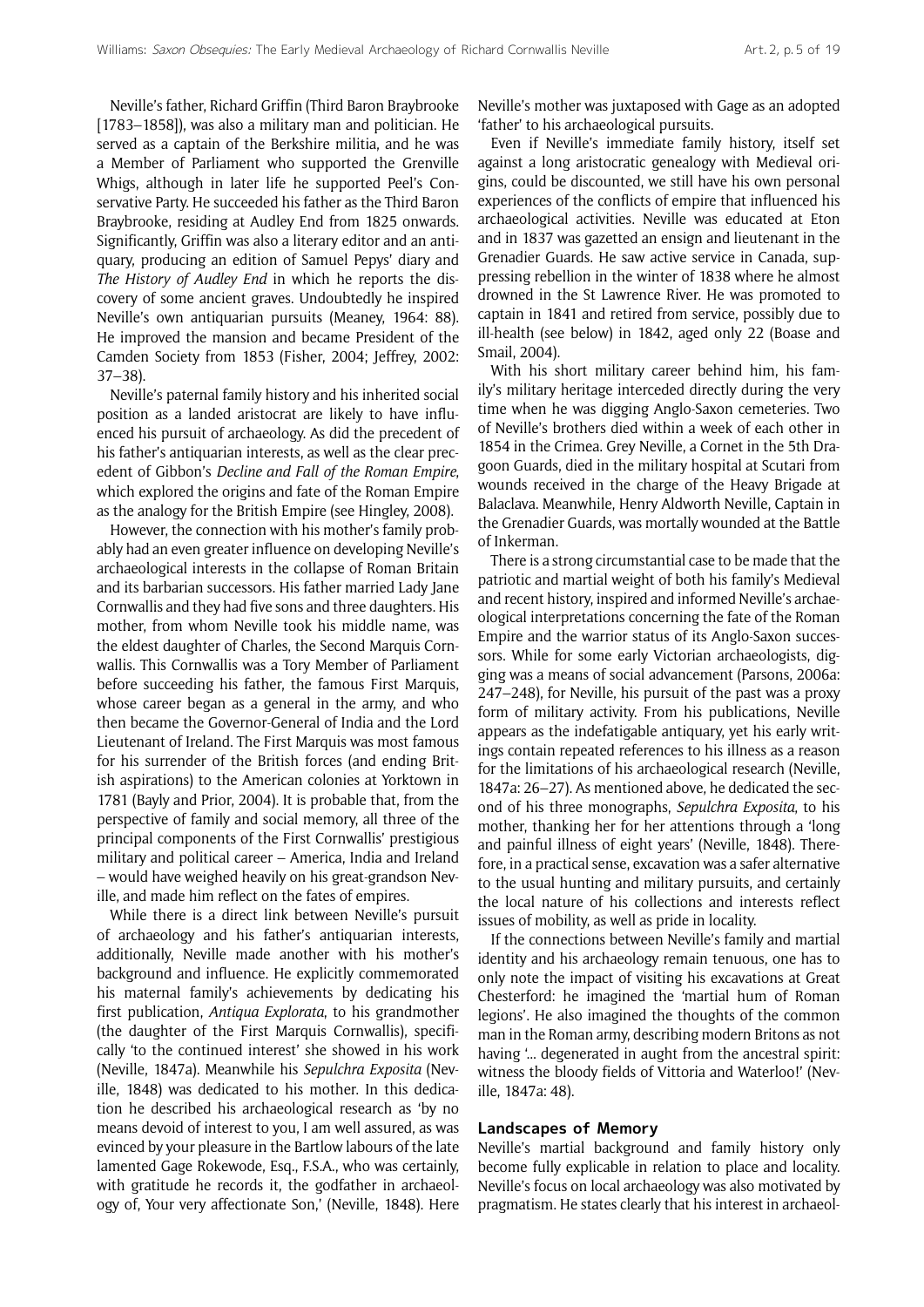ogy derived directly from his ill-health. His investigation of 'British barrows' at Triplow in July 1846 was because he was 'incapable of taking more violent exercise'. Neville described his excavations as 'in default of better occupation' (Neville, 1847a: 26–27). His subsequent inspiration was due to the 'agreeable occupation alike for mind and body' that archaeology afforded him (Neville, 1847a: 29). So archaeology offered a means of physical and intellectual exercise when other avenues were denied him.

However, the parochial character of Neville's work can also be regarded as the inheritance of the long antiquarian tradition of chorography – the description of regions that defined aristocratic identity in relation to place (Levine, 1986: 71–72; see also Swann, 2001: 97–148). This remained the zeitgeist of Neville's day and had a precedent in antiquarian practice over the longue durée. Moreover, Levine (1986: 60–64) describes 'fierce local pride' as symptomatic of the mid-nineteenth-century growth of archaeology, and of the development of local archaeology societies. As she states, the 'reconstitution of the past was a means of consolidating and realising place and identity in a landscape increasingly unfamiliar' (Levine, 1986: 61). The distinctive 'region' for Neville was unique to, and focused on, his family home, Audley End, smaller than the county of Essex, and spanning parts of the counties of Essex and Cambridgeshire, rather than being bound by them.

Neville's father provided the direct inspiration for archaeology in the locality, through his discovery of ancient skeletons within the grounds of the estate (Meaney, 1964: 88). Neville himself encountered ancient mounds whilst beagling near his home (Neville, 1847a: 26–27). As mentioned above, Neville was directly inspired when he visited Gage's excavations at the Bartlow Hills (Gage, 1832; 1836) as a boy of fifteen. And Neville himself conducted excavations there, but without success (Neville, 1847a: 30). He outlined the local folk tradition which attributed the site to the Danes, before recollecting the details of the excavations and using them to dispel this myth (Neville, 1847a: 31). For Neville, in this case, archaeology salvaged local history from the folkloric confusion of the 'lower orders' (Neville, 1847a: 35–36). He expressed detailed knowledge of the many discoveries of sites and artefacts in his neighbourhood squandered either because of the 'ignorance and superstition' of villagers or their 'avarice' (Neville, 1847a: 6, 9). Instead archaeology promised to reveal a vivid and tangible history rooted in his aristocratic identity and family's history, and local pride in his estates and residence (Levine, 1986: 98).

The house and designed gardens of Audley End comprised a landscape of memory that surrounded and informed Neville's archaeological pursuits (see Figure 2). The house itself was originally a Benedictine priory that was converted into an Elizabethan house, which was subsequently transformed into the Jacobean mansion of Thomas Howard, First Earl of Suffolk, between 1603 and 1614 (Drury, 1982; 2010; Jeffrey, 2002: 2, 29; Essex SMR, 26840). By Neville's day, the location of the house's Medieval predecessor – Walden Abbey – was lost, with only archaeological work revealing that the house had absorbed it into its structure and plan (Drury, 1982: 94). The house, through its architecture, largely reconfig-



**Fig. 2:** Audley End, Essex, view from the west with the Temple to Concordia in the distance (Photograph: Howard Williams, 2008).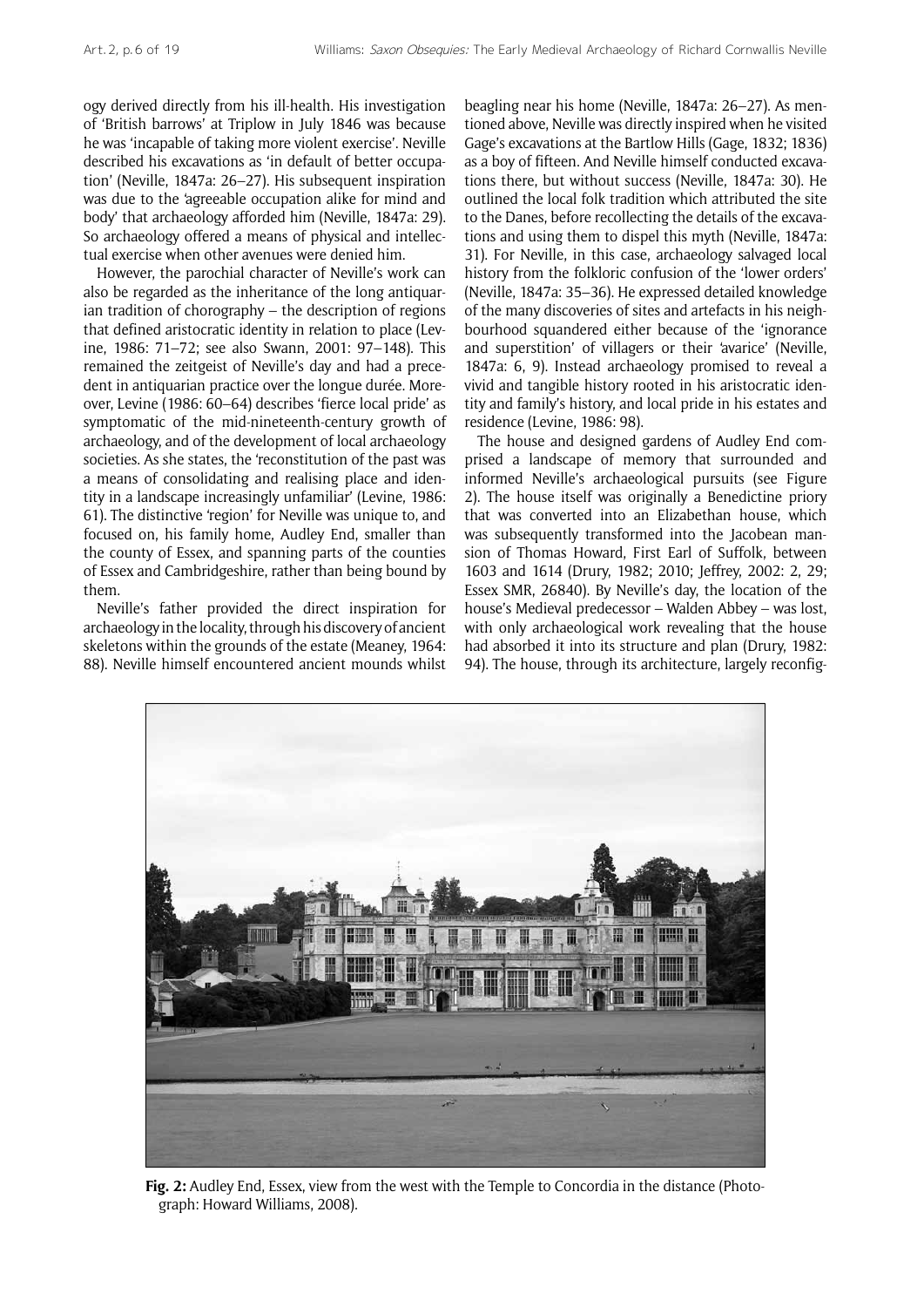

**Fig. 3:** The Museum Room, Audley End c. 1845, likely displaying artefacts collected by Neville's father (reproduced after Jeffrey, 2002: 21, with kind permission of English Heritage).

ured during the 1820s by his father's antiquarian taste, remained a palimpsest of allusions to the Classical and Medieval past.

In addition to the antique architecture, family portraits covered the walls of many of the rooms, including images of Neville, Cornwallis and Howard ancestors in the Dining Room (Drury, 2010: 13; Jeffrey, 2002: 12). The Picture Gallery was enhanced in the 1820s to enable the addition of portraits of Cornwallis ancestors (Drury, 2010: 14). The Great Hall was restored to reflect not only the Third Baron's tastes with paintings of distant ancestors and militaria, but also to include the armour of his two sons (Neville's younger brothers) who were killed in the Crimean War, serving as a tangible memorial to their deaths in battle (Drury, 2010: 6–7; Jeffrey, 2002: 4–7).

Early nineteenth-century Audley End was replete with commemorative martial material culture, fusing ancestry to place and serving to confer a sense of continuity through genealogy (see also Mytum, 2007).

Neville's private museum, presumably augmenting his father's collections, contained the range of prehistoric, Romano-British and Anglo-Saxon and Medieval finds both from his own excavations and through acquisitions. This room at Audley End can be considered as a further component of the commemorative architecture of the house (Drury, 2010: 19; Jeffrey, 2002: 21; see Figure 3).





**Fig. 4:** Key elements of 'the landscape of memory' surrounding Audley End, designed by architect Robert Adam: a. the Adam Bridge (1763), b. the Temple of Victory (1771-73), c. Lady Portsmouth's Column (1774) (Photographs: Howard Williams, 2008).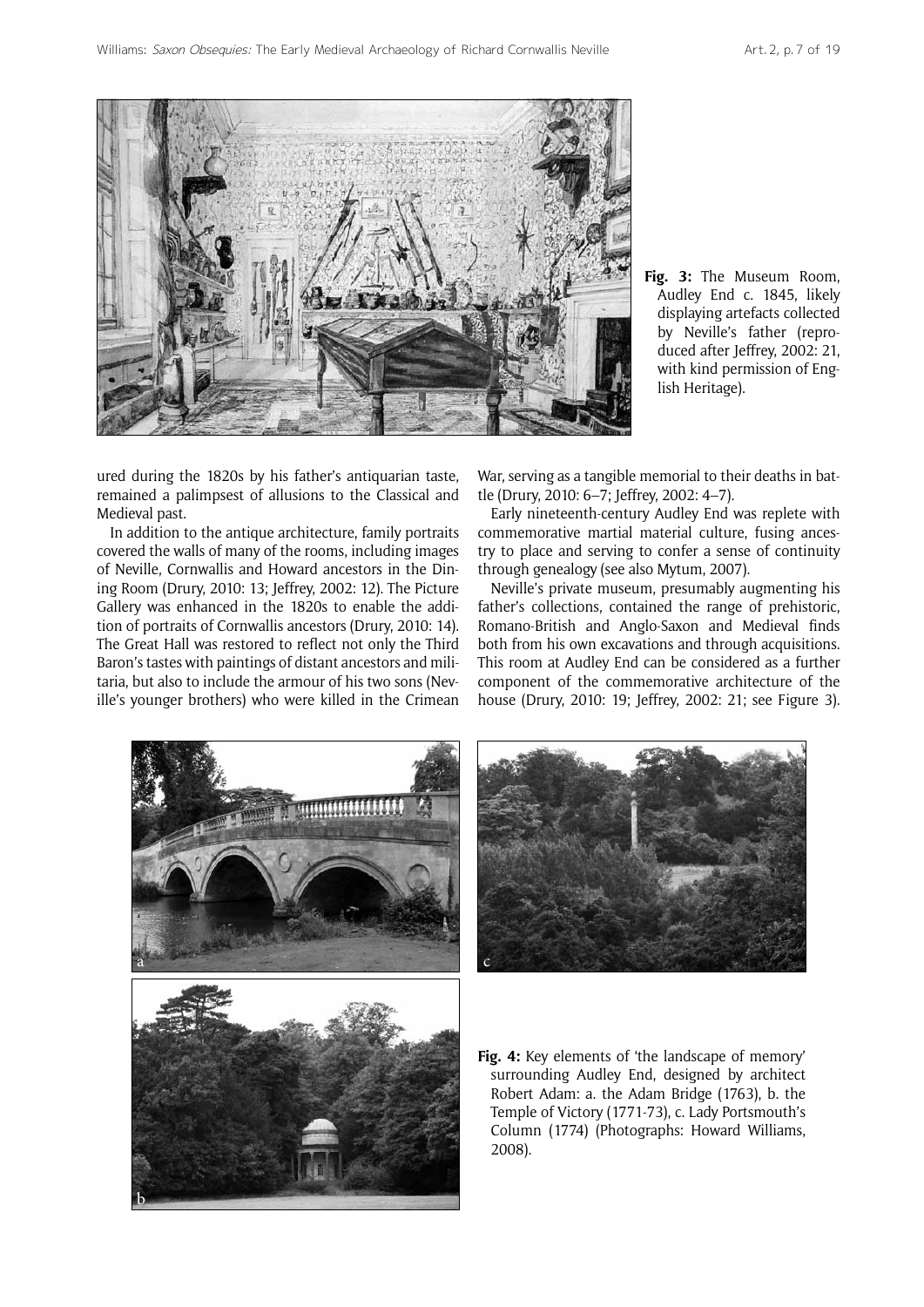For example, Neville accumulated a collection of 250 finger rings that spanned two thousand years, from the Roman period to the nineteenth century, and included a silver ring purported to be of Saxon date and several from his Saxon cemetery excavations (Neville, 1863). The house also contained Neville's substantial collection of stuffed birds (Jeffrey, 2002: 38, 54–55). Together, they displayed and proved Neville's identity, linking the distant past to a recognised aristocratic genealogy that stretched back into the Middle Ages and beyond.

The gardens at Audley End also document the evolution of social memory through the palimpsest of many successive architectural styles, and a redesign by Lancelot 'Capability' Brown (Drury, 2010: 30). For example, the gardens that Neville experienced daily included Jacobean stables (Essex SMR, 406) and a seventeenth-century Lion Gate (Essex SMR, 26837; Drury, 2010: 29), an Adam Bridge (Essex SMR, 503; Drury, 2010: 31) and other neo-classical style features. Some of these were 'follies' explicitly commemorative in character: patriotic memorials to empire and past victories of the British army, as well as of former occupants of Audley End (see Figures 4a, 4b, 4c). For example, the Temple of Victory (built c. 1771) commemorated the Treaty of Paris that ended the Seven Year's War in 1763 (Essex SMR, 35577; Drury, 2010: 31). Ring Cottage was a menagerie constructed in 1774 with later additions in the Gothic style; inspiring and contributing specimens to Neville's own stuffed bird collections within the house itself (Essex SMR, 35581; Drury, 2010: 31; Jeffrey, 2002: 44–45). Lady Portsmouth's Column, constructed in 1774, commemorated one of Neville's notable ancestors (Elizabeth, d. 1762: Essex SMR, 500; 26846; Jeffrey, 2002: 33–34, 45). The small Corinthian Temple of Concordia, constructed 1790–91, celebrated George III's first recovery from insanity (Essex SMR, 404; 26844; Drury, 2010: 33; Jeffrey, 2002: 46; see Figure 2, left cornor). Neville's father continued to construct architectural features in the gardens including a 'Jacobean' Cambridge Lodge (Essex SMR, 35575).

In contrast to other eighteenth-century designed landscapes, the gardens did not contain coffins, graves or the dead themselves in mausoleums, but instead, they were commemorated through a series of generic allusions and specific monuments (Mytum, 2007) that constituted a 'patriotic landscape' of memory (Sheeran, 2006). Such landscapes can be regarded as engines of inspiration, and as repositories, for the accumulated results of archaeological pursuits. Moreover, they employed archaeology as a mechanism for social remembrance. As a result, Neville grew up in a veritable 'garden of time' (Bradley, 2002; see also Holtorf and Williams, 2006; Mytum, 2007). Amongst this Arcadian conflation of the natural and ancient worlds that incorporated both the house and its designed landscape, in Neville's day Audley End included real and striking archaeological remains within its grounds, i.e. the Iron Age Hillfort (Essex SMR,151) Ring Hill Camp (containing the aviary and adjacent to the Temple of Victory).

This landscape of memory extended beyond Audley End's house and gardens. For example, St Mary's Church at Saffron Walden, where the Neville family attended services on Sundays, was where the coffins and bodies of many Neville family members were buried and memorialised (Jeffrey, 2002: 15). The wall memorial to Neville's two brothers, killed in the Crimea, was proudly displayed against the east wall (see Figure 5), and significantly, was placed adjacent to the black marble tomb of Sir Thomas Audley, the builder of a part of the house that survived



**Fig. 5:** The memorial to Richard Neville's brothers, in St Mary's Church, Saffron Walden (Photograph: Howard Williams, 2008).



**Fig. 6:** The tomb of Sir Thomas Audley juxtaposed with the Neville Brothers memorial (above and to left), in St Mary's Church, Saffron Walden (Photograph: Howard Williams, 2008).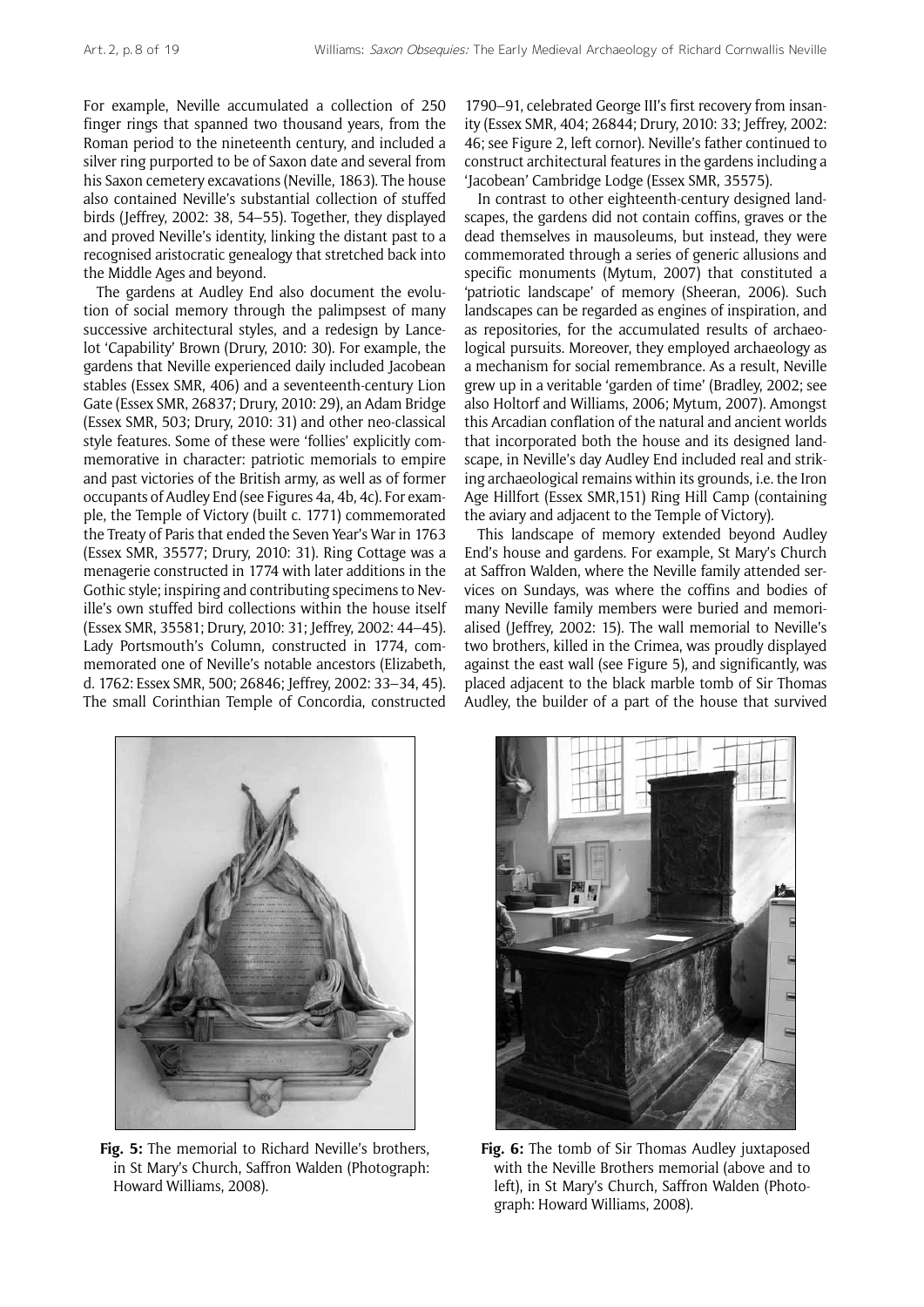in Neville's day (see Figure 6). Therefore, the memorial to Neville's recently-dead brothers was proudly juxtaposed against the residential ancestor of their home.

Neville's enmeshed military, imperial and aristocratic upbringing, and his pseudo-archaeological landscape of memory at Audley End predominated the subtitles of his second book, 'discovered in the neighbourhood of Audley End, Essex', just as they dominated and qualified every relationship in his life, and everything in the landscape was related to Audley End. Therefore, rather than 'parochial', Neville's ancient aristocratic seat was the pivot or fulcrum from which he swung in his hunt for the fate of Rome in the Essex and Cambridgeshire landscape (see also Giles, 2006: 308). Neville's chorography was the result of a succession of individual accounts of excavations and discoveries, through numerous discrete books and articles, and not the result of a single act of discovery, culminating in a discrete publication. This accumulation of memorials and their long history provided a unique aura of antiquity that would have had an impact on the members of the Archaeological Institute who visited Neville's home and museum in 1854.

#### **Britons and Romans**

Neville's numerous discoveries of the predecessors of the Anglo-Saxons were integral to his Anglo-Saxonism. Indeed, for most archaeologists working in the 1840s and 1850s, the succession of 'Celt', 'Roman' and 'Saxon' was the most commonly utilised 'Three Age System' and the adoption of chronological divisions for prehistory was still heavily contested (Wright, 1852; see Briggs, 2007: 251; Levine, 1986: 95; Rowley-Conwy, 2007: 113–136; see also Hingley, 2008: 266). In 1854, in his lecture to the Archaeological Institute on 'Ancient Cambridgeshire', Neville outlined known sites from the successive archaeological periods (Early British, Roman, Romano-British and Anglo-Saxon) using Ordnance Survey maps (Anon., 1854: 392; Ebbatson, 1994: 57). He discussed surviving ancient trackways and dykes, as well as British finds. However, his principal focus was on the Roman discoveries in his collections. Neville viewed the Anglo-Saxons as the 'successors' of the Roman archaeological remains with which he had greater familiarity (Williams, 2007b).

Neville's reading of *Nenia Britannica* (Douglas, 1793) meant that he expected barrows might contain 'Danes as well as of the pure Saxons' in addition to remains of earlier periods (Neville, 1847a: v-vi). Consequently, during his early barrow-digging, Neville identified the remains of an 'Anglo-Saxon warrior' among a group of mounds at Triplow, following the local 'tradition' as to their date (Neville, 1847a: 27; 1847b: 352). He also found what he regarded as black pottery of 'Anglo-Saxon' date (Neville, 1847c: 357). At the centre of this mound he found Roman coins but deduced that this was not necessarily the date the mound itself. He also found the jawbone of a horse and a human skull, and other bones, all burnt. These were subsequently examined by a surgeon (E. Jones, Esq.) and interpreted as the remains of a 'fine young male in the prime of life (probably a Saxon warrior) ...' buried '... in

company with his favourite steed.' (Neville, 1847a: 27–28). Neville was undoubtedly aware of the character of Anglo-Saxon graves from Douglas' *Nenia Britannica* and seemingly alludes to this when he states that 'treasures [were] found in similar barrows in Kent' (Neville, 1847a: 29). His attribution was influenced by the local 'tradition' but also by the report that two swords had been found in a nearby mound in the not-too-distant past (Neville, 1847a: 28). It is evident that Neville was seeking the Anglo-Saxons long before he found them!

However, by the subsequent year, significantly 1848 (see Young, 2008: 32–36), Neville had changed his mind, and he completely rewrote the report of his Triplow excavations, stating that these were 'British barrows' (Neville, 1848: 11). It is not clear what caused this shift in his interpretation. Perhaps he was influenced by the wider enthusiasm for Saxonism that followed the 1848 uprisings that, paradoxically, made him refine his interpretation. Whatever the reason, from this date onwards numerous other Saxon remains were found and published that palpably contrasted with those uncovered by Neville (Williams, 2006a; 2006b; 2007a; 2007b; 2008). Perhaps he equated the Saxons too closely with the Danish folklore wrongly attributed to the Bartlow Hills (see above). Neville now likened the Triplow mound finds of the horse and man to the 'nomadic pastoral life' of 'our Celtic fathers' (Neville, 1848: 16). Despite this shift in interpretation, Neville regarded the iron spearheads and shield-boss found at Mutlow Hill, Wendens Ambo, to the 'British' and not the 'Saxon' as they were later to be attributed (Neville, 1848: 7; Meaney, 1964: 89).

In discussing other barrows, Neville was evidently aware of the concept that the individual barrow could contain the successive remains of 'nations'. In the case of barrows at Royston, both remains of the Romans and the British were uncovered (Neville, 1848: 29). Neville repeated this interpretation concerning barrows investigated near Melbourne; although 'British' he sees them as 'subsequent to the Roman invasion' (Neville, 1848: 85). For Neville, 'British' was not a chronological term, but a cultural or racial one, applicable to burials and mounds dating to both before and after the Roman occupation.

In addition these examples reveal that Neville, like his famous contemporary Charles Roach Smith, had a passion for Roman archaeology (Wetherall, 1994: 9), fondly attributing discoveries to 'our Roman forefathers' (Neville, 1848: 1). Indeed, Neville has been recognised as one of the most influential figures of early Victorian archaeology, for bringing into common use the term 'Romano-British', as well as for his extensive excavations, publications and collections (Ebbatson, 1994: 58). Neville investigated Roman villas, 'forts' (now considered Romano-Celtic temples), urban contexts and burial grounds (e.g. Neville, 1853a), and he wrote about Roman artefacts (e.g Neville, 1858b) and reviewed discoveries in the region (e.g. Neville, 1858c).

Neville was familiar with the variability of Romano-British mortuary and ritual practices from his excavations in the Bartlow Hills (Neville, 1848: 31). At Great Chesterford, he records that both furnished inhumations and crema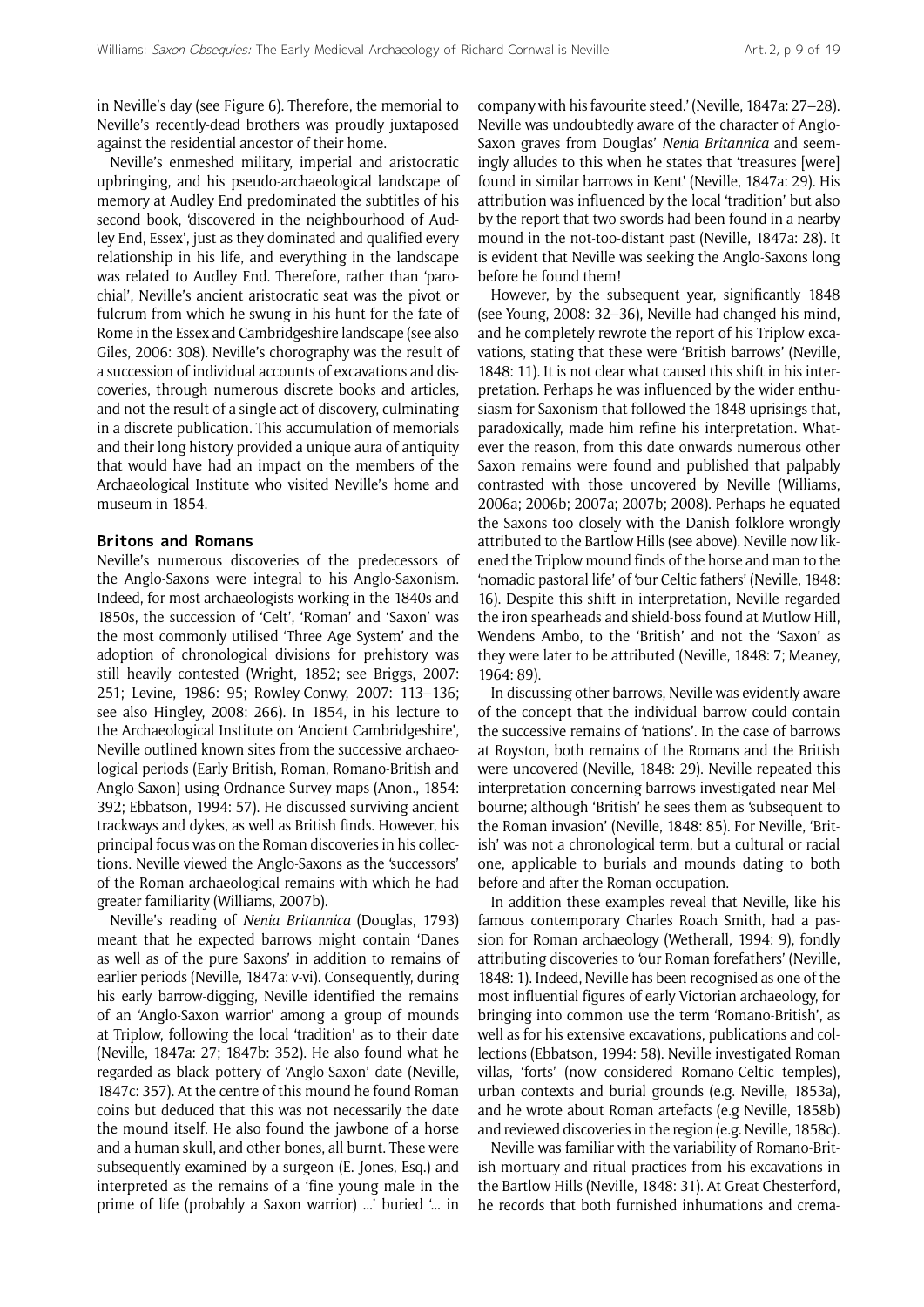tions were uncovered mixed together in 'no order', and included burials in lead coffins (Neville, 1847a: 22, 40; 1847b: 351; 1848: 77, 95–96; Anon., 1858: 169) encountered in at least two cemeteries (Neville, 1858a: 90). He also found infant burials associated with Roman buildings at Bartlow, Ickleton and Chesterford (Neville, 1853a: 21; 1858a) as well as human remains within the 'sacrificial' shafts at Great Chesterford (Neville, 1855).

Neville made frequent use of his Classical education to substantiate his interpretations of archaeological remains. For example, he used descriptions from Virgil and Horace to support his identification of artefacts from inhumation graves as 'funereal sacrifices' (Neville, 1847a: 41; 1848: 95–96). Similarly, Neville comments on the position of cemeteries outside the walls of Great Chesterford as evidence for the adherence to Roman customs (Neville, 1847a: 45). Some of these analogies are motivated by antiquarian insights. Indeed, he follows Douglas in ascribing cockerel bones from Roman burials at Chesterford as sacrifices to Aesculapius (Neville, 1848: 34). Likewise, his interpretation of infant-burials found adjacent to villas (see above) was developed with reference to Virgil, Pliny, Juvenal and Fulgentius (Neville, 1858a: 91–92). All of this suggests his lens onto Roman Britain was heavily Classical.

Yet it is also clear that Neville was aware that Roman remains found in the neighbourhood of Audley End differed to those from the Mediterranean. He describes in his *Sepulchra Exposita* the remains of a sculpted and inscribed tomb brought from Italy (Neville, 1848: 86). Equally, he regarded the lack of stamped pottery among many graves as evidence that the burials were not altogether Roman in character (Neville, 1847a: 48). Neville saw Roman influence moderated by the British landscape.

However, in the case of some Roman artefacts, Neville wanted them recognised as exemplars of later eras, noting for example, that a terracotta vessel shaped like a font resembled those of later Saxon and Norman dates (Neville, 1847a: 20; 1847b: 351). The same applies to Neville's consideration of place. For Great Chesterford, he argues:

'That the Saxons followed the Romans we have abundant proof; and, indeed, this very interesting spot also exhibits relics of the Normans and English, each succeeding century having left us palpable evidence of the progress of ages, and the passage of events, as may be seen subjoined in the order ensuing' (Neville, 1847a: 6).

Further evidence of his Anglo-Saxon interests can be identified in his excavations at a 'Roman fort' at Weycock, Berkshire (Neville, 1849) where a Saxon coin was found amidst the Roman ruins and identified by Samuel Birch of the British Museum as dating to the 'period of transition between the departure of the Romans and the succession of the Saxons' (Neville, 1849: 120). Subsequently, Neville concluded that the site was of 'Roman origin, and continued to be occupied by the founders and their successors for many generations' (Neville, 1849: 122). Together, these examples imply that Neville was regularly probing Roman sites through a Saxon lens.

At Mutlow Hill, Essex, in addition to burials within the mound and an adjacent Roman building and inhumation, Neville found a 'crude coin of the later emperors'. He surmised that it was used by Romano-Britons or after the Romans had departed (Neville, 1852b: 230). This displays a willingness to accept the post-Roman date for both the use of Roman artefacts as well as the contexts in which they were found. Simultaneously, Neville 'extinguished' the legend of a gold coach contained within the barrow 'believed by labouring classes thereabouts' by 'turning it over regularly from end to end' (Neville, 1852b: 226).

At his excavations of a Roman villa at Hadstock, Neville recognised Saxon succeeding Roman, when he claimed that the 'villa had been rudely dealt with by the last inhabitants of the site' and that it may have remained occupied in 'Saxon times'. He also described its complete destruction perhaps only occurring at the time of Alfred the Great because a coin from his reign was found in the same field (Neville, 1853a: 14).

In the final published archaeological report of Neville's lifetime, writing as Lord Braybrooke, he described once again, his discovery of seventy burials at Great Chesterford (Neville, 1860: 117). Here, he more explicitly argued that the burial place demonstrated the transition from Roman to Anglo-Saxon, and it is an argument that has been accepted until recent times (Evison, 1994).

The ritual shafts identified and dated by Neville were estimated by him as being from the very late Roman or post-Roman period. He based this on their proximity to Saxon burials and the fact that they contained a mixture of 'Roman' and 'Saxon' finds, i.e. the presence of Roman objects in Saxon graves and the late date of the coins found 'in the surrounding soil' (Neville, 1856). Neville extended the same idea to Roman material culture, arguing for its continuity indicated by the lack of potteries available in Saxon times (Neville, 1853b: 226).

Perhaps because of his flagrant misattribution of the Triplow finds (see above), and because they were implicated in local folklore (Neville, 1847a: 31), Neville was reluctant to apply the Saxon epithet without some critical consideration. For example, at Hildersheim, the recent investigations were regarded as 'more than sufficient to upset the advocates for the Saxon origin of these defences' (Neville, 1848: 68). Even when he speculated about a Saxon date, as in the case of an arrowhead, he quotes from Sir Samuel Meyrick concerning the fact that the Saxons, like modern Tahitians, only used arrows to kill birds, whereas the Normans used them as an effective weapons of war (Neville, 1848: 63). Here, deferring to the views of others, Neville seems dismissive of the Saxons.

Despite some derogatory attitudes, Neville repeatedly returned to the theme of the Saxon succession in his discussions of the Britons and Romans. Like many of his peers, such as Charles Roach Smith (see Hingley, 2008: 281), early Anglo-Saxon graves were the lynch-pins connecting the British and Roman past to the Victorian present, and therefore, of crucial significance to Neville's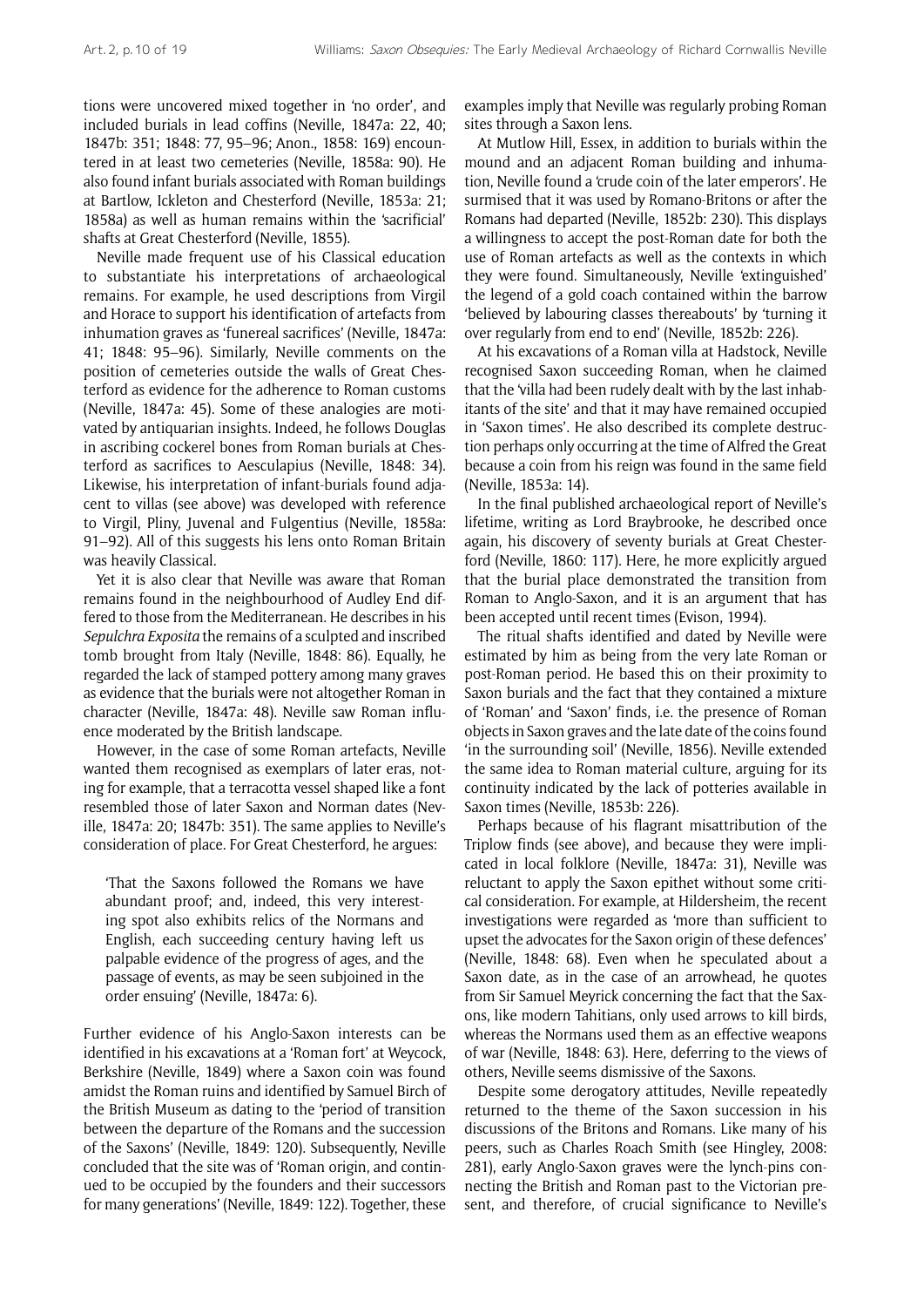writing of history from archaeological remains in the Cambridge region.

## **Writing the Saxons**

In his early work, Neville alluded to the discovery of Anglo-Saxon pottery at Wenden (Neville, 1847a: 33) and for Neville, the local 'Saxon' churches like Hadstock (with Neville reporting that its door bore the skin of a Dane, according to folk tradition) memorialised their succession to the Romans (Neville, 1847a: 33–35). Therefore, memorials to the Christian successors of the pagan graves he uncovered continued to populate Neville's contemporary landscape. Equally, he alluded to the 'lower orders' of the parish regarding themselves as of Danish ancestry (Neville, 1847a: 36). Likewise, the plundering of Roman buildings for road-building suggested to Neville, jokingly, that the foreman had 'Gothic ancestry' (Neville, 1847a: 38). What is clear, however, is that Neville did not force his interpretations, and seemed content to dismiss remains as neither Roman nor Saxon when they appear to be earlier or later (Neville, 1848: 52).

At Great Chesterford, Neville recorded his first encounter with Saxon antiquities. Inspired by Charles Roach Smith he identified an iron nail as Anglo-Saxon and stated that he has in his possession several exactly similar 'from a Saxon cemetery at Colchester' (Neville, 1848: 72). He also found a glass bottle, that he claimed with no supporting evidence, to date to the eighth or ninth centuries (Neville, 1848: 79). Neville then claimed to have identified the remains of a possible Saxon warrior, uncovered by navvies on the railway line from Chesterford to Newmarket, which he argued had not been previously identified. The discovery comprised: a 'perfect skeleton', accompanied by 'iron braces', that were interpreted as parts of a coffin and a handle, and the remains of the body had been covered by a sheet of bronze over four feet in length and three inches wide. A 'curious vase' was also found adorned with 'white streaks' (Neville, 1848: 82–84).

Neville's Little Wilbraham and Linton Heath site reports defined the region's cemeteries (Lethbridge and Carter, 1927; Meaney, 1964: 67–68, 70–71). In combination, they typified the two main media by which excavation reports were published during this period, either as separate monographs or as journal articles, and they are exemplars for their factual and descriptive character, and for their use of illustrations (see Figure 1, Figure 7, Figure 8, Figure 9 and Figure 10). These reports still comprise considerable and valuable information for the modern researcher of early Medieval burial archaeology. For example, in the diary records for both the Little Wilbraham and Linton Heath reports, details of each grave were recorded including the skeletons' orientation, posture (when unusual) and grave-depths. Brief descriptions of artefacts supported the illustrations. Sometimes Neville recorded the positions of



**Fig. 7:** Shield Bosses illustration in *Saxon Obsequies* (Neville, 1852a).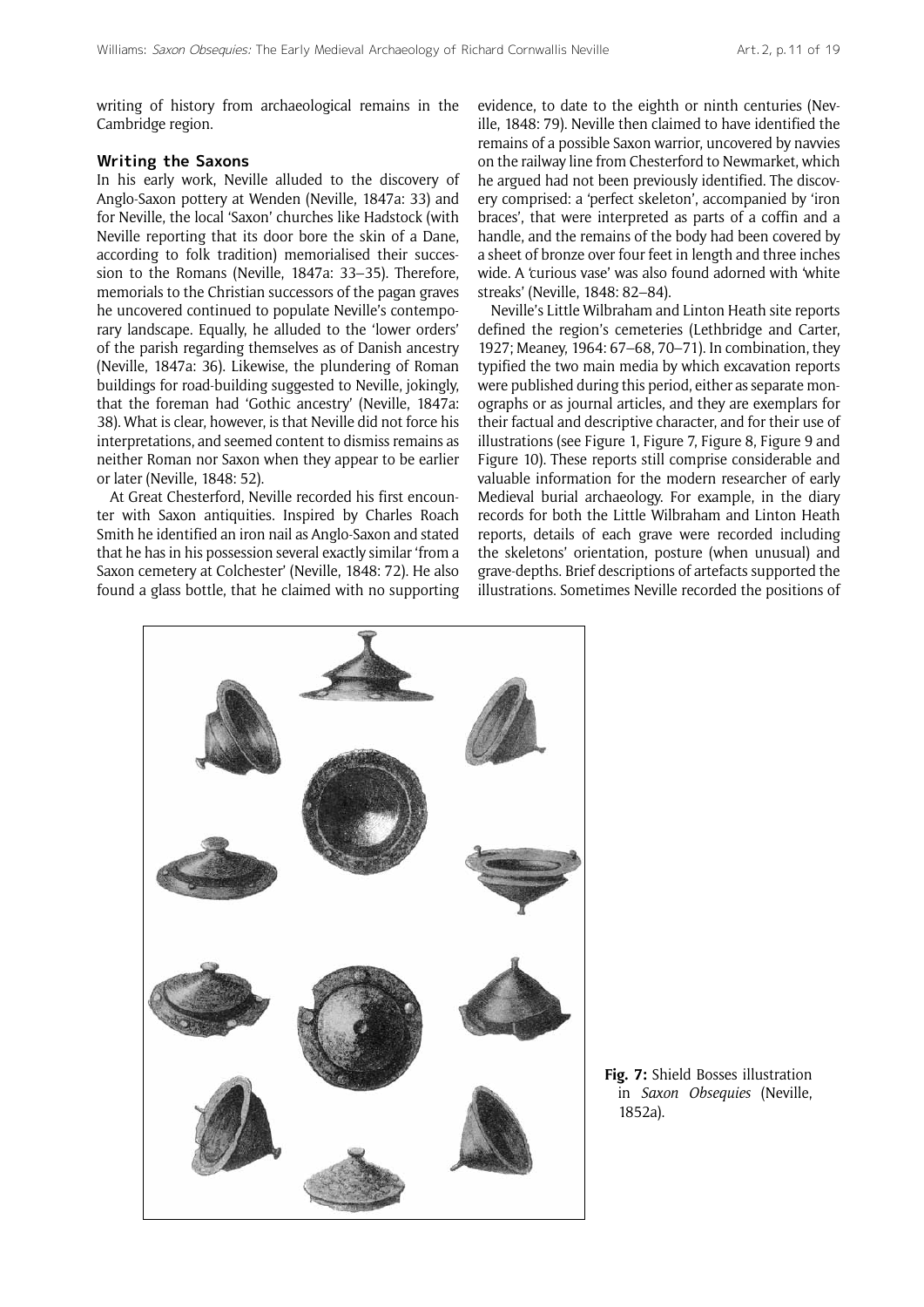

**Fig. 8:** Buckets illustration in Neville's Linton Heath report (Neville, 1854a).

artefacts in relation to the skeleton and other objects. In both of the reports, interpretations were made about the character and functions of metal, pottery, glass and bone artefacts. Moreover, wooden and leather remains were noted where they had survived.

Therefore, to the modern eye, these reports appear to be thorough, well-written and factual commentaries on the excavations, albeit limited with the benefits of hindsight, by the methodologies and academic knowledge of the era. Such limitations include the lack of published plans of individual graves, or of the whole cemetery, but these were rare inclusions in publications from this era. The descriptions of individual graves were also limited. However, Neville's reports were of the highest quality and were exemplary for their time. Indeed, Neville selfpromoted the rationale behind his recording standards in the preface of the Little Wilbraham report. This statement illuminates Neville's desire to focus on reporting 'facts', and to keep interpretations to the very minimum. He claims to have 'abstained from making any observation on the nature, and application of the relics exhumed, feeling confident that a faithful delineation will be far more satisfactory than the most diffuse, and lengthened treatise' (Neville, 1852a: 3). Equally, the illustrations of artefacts are intended as 'fac-similes' of the originals, expressing the desire of Neville to record a 'factual' account of discoveries (Neville, 1852a: 3; see Figure 7, Figure 8, Figure 9 and Figure 10). Artefacts conferred date. For example, the barbarous nature and post-Roman date of some artefacts was apparent because of the presence of coins pierced for suspension rather than used as coinage (Neville, 1852a: 6; 1854a: 114; but see Crummy, 2010). Other objects of Roman manufacture told him the same story (Neville, 1854a: 96, 99, 113).

A closer reading of these details enables us to identify the racial sub-texts of the reports both influenced by, and influencing, contemporary discourses on Anglo-Saxonism. Indeed, this focus on the facts might itself be seen as a result of the desire to claim ontological certainty about the 'Saxon' epithet, as well as connecting the discoveries with wider, contemporary, historical, antiquarian and archaeological research (Levine, 1986: 74–75). Neville aimed to accurately and correctly record the antiquities of the ancestors of the English as part of the quest for a 'scientific' archaeology akin to the pursuits of geology, natural history, history and philology (see Williams, 2006a). I will now trace a series of themes in the reports and see how they (undoubtedly subconsciously for the writer) underpinned the racial context of their composition.

Neville regarded grave-goods as evidence that 'the corpse was attired for the grave ...' (Neville, 1852a: 9) and that '... all the appendages occupied their natural, and proper places' (Neville, 1852a: 9). He made the often-repeated assumption that these were the graves of 'warriors without doubt' (Neville, 1852a: 9; ). He recognised buckets for what they were, and they were not helmets (see Figure 8). His military interpretations were informed by a Peninsular War and Waterloo veteran, who regarded the bronze vessels found with weapon graves as their 'Camp Kettles' (Neville, 1852a: 9). The martial interpretation was further supported by the discovery of a horse burial beside one weapon grave, the remains of the bridle still adhering to the horse's head (Neville, 1852a: 9–10). Interestingly, he failed to see a clear gender-division in the attire, instead interpreting social class from the differences in burial investment and thinking that: 'it is believed that necklaces were occasionally worn by men' (Neville, 1854a: 215).

The 'better class' of ornaments, including fibulae, were restricted to a small number of graves (Neville, 1852a: 6; see Figure 8). However, Neville did observe that beads were not only found in graves with brooches, but also he suggested that they were not exclusive to the wealthy (Neville, 1852a: 6). He also noted that 'superior interments' often comprised finger-rings, reflecting his avid collection of Medieval rings (latterly acquired by the British Museum) that charted the evolution of a single category of high-status object through the Middle Ages (Cherry, 1997: 192). Hence, rings in Neville's collection –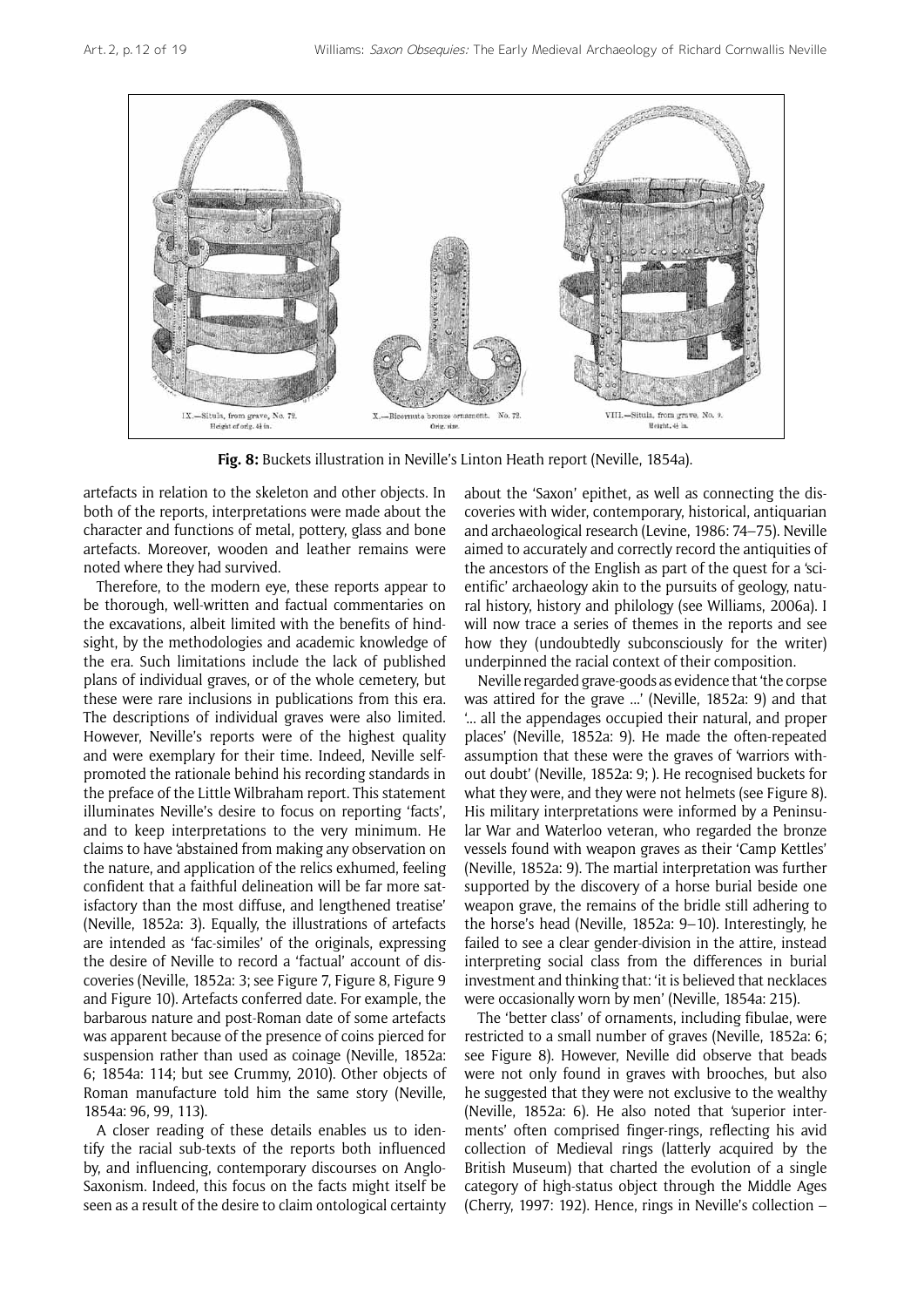like the example from Grave 45 at Linton Heath – can be regarded as embodying aristocracy and connecting the Saxon past to the Victorian present (e.g. Neville, 1854a: 105) and exhibiting an incipient Victorian class structure.

Neville discerned a social hierarchy in early Anglo-Saxon times that was integral to his personal experience as an aristocrat in early Victorian England. By way of contrast, unfurnished graves were determined as being 'evidently paupers' (Neville, 1852a: 6).

Neville's excavations occurred prior to the widespread use of craniology that was increasingly adopted in British archaeology during the later 1850s and 1860s (Morse, 1999; 2005; Parsons, 2006b). Within the reports themselves, the medical authority, Professor Owen, examined and commented on the condition of some of the skulls in the inhumations, and confirmed that the cinerary urns from Little Wilbraham contained human remains. Details of Owen's observations are absent from the report although there are general unattributed comments to age and sex that may derive from a mixture of Owen's attributions and Neville's observations. For Linton Heath, a small number of the skulls were sent to Joseph Barnard Davis (future co-author of *Crania Britannica*), who assessed, where possible, the individuals' age and sex (Neville, 1854a: 99). In addition, Owen attributed the sex of Grave 81. Meanwhile, Grave 94 was: 'Pronounced at the College of Surgeons to be the skeleton of a male of large stature, the height being upwards of 6 feet 6 inches' (Neville, 1854a: 110). Davis also corrected a misattribution of the sex of a skeleton by Neville (Neville, 1854c: 215). Indeed, skulls from Linton Heath were to receive subsequent notoriety by appearing in the pages of *Crania Britannica*  as indicative of the Saxon race (Davis and Thurnam, 1865). Here, a 'large and well-proportioned' skull from Linton Heath was regarded as resembling the 'modern English skull' (Davis and Thurnam, 1865). Linton Heath Weapon Burial 81 was 'a favourable example of an Anglo-Saxon cranium of truly Germanic form, being large and decidedly broad in the vertical region' (Davis and Thurnam, 1865: 6) while the female skulls were 'similar to modern English skulls'. Therefore, Neville's discoveries directly contributed to the development of the view of racial differences based on cranial characteristics. Moreover, special note was also made of skeletons of large stature (Neville, 1854a: 112), which seems to have been frequently used as a physical quality associated with the Anglo-Saxons in early Victorian reports, implying the perceived racial qualities of the early English (Williams, 2008; e.g. Wylie, 1852).

Neville was concerned with the mortuary context of excavated burials, in addition to the artefacts and bones contained within the graves. Most burials took place singly, ruling out the site as a war cemetery (Neville, 1852a: 8), although there were instances of multiple burials, in one particular case there were five individuals buried together. Orientation was observed: most had their heads to the west or south at Little Wilbraham (Neville, 1852a: 9). Likewise, the absence of 'fractures, and marks of violence' and the presence of females and infants and the 'pains bestowed upon the arrangement of their ornaments' (Neville, 1852a: 9) all supported the argument of deaths not caused by violence. Neville observed the presence of infant and child-graves at Linton Heath (e.g. Neville, 1854a: 102, 106) and the overall character of the graves inserted into the mound, remitted against them being the results of a battle (Neville, 1854a: 96).

Neville's empathy towards mourners and their positioning of the dead was also occasionally hinted at. For example, in his account of Grave 22 from Linton Heath, he noted in the burial of a boy of around fourteen years (according to Davis' attribution) that: 'The arms were folded across the breast, with the tips of fingers touching' (Neville, 1854a: 101). Therefore, the body and its positioning were seen as the result of solemn sentimental obsequies.

Most attention was paid to the inhumation graves at both cemeteries, although the cremations at Little Wilbraham did not escape attention either. Here Neville's experience of digging Roman-period cremation graves was apparent in his conclusion that the Saxon ones '... differ entirely from any I have before encountered, and closely resemble those usually met with in Anglo-Saxon burying grounds' (Neville, 1852a: 11; see Figure 9). Neville was familiar with the 'mixed-rite' cemeteries from Great Chesterford where cremation and inhumation graves were repeatedly found in close association (Neville, 1847a: 45–46). Regarding the artefacts found in the urns, he observed that they had been all exposed to the funeral fire. Neville also recognised that their character was similar to items found in the inhumation graves, including tweezers, combs,



**Fig. 9:** A collection of smaller bronze artefacts from the Little Wilbraham report (Neville, 1852a).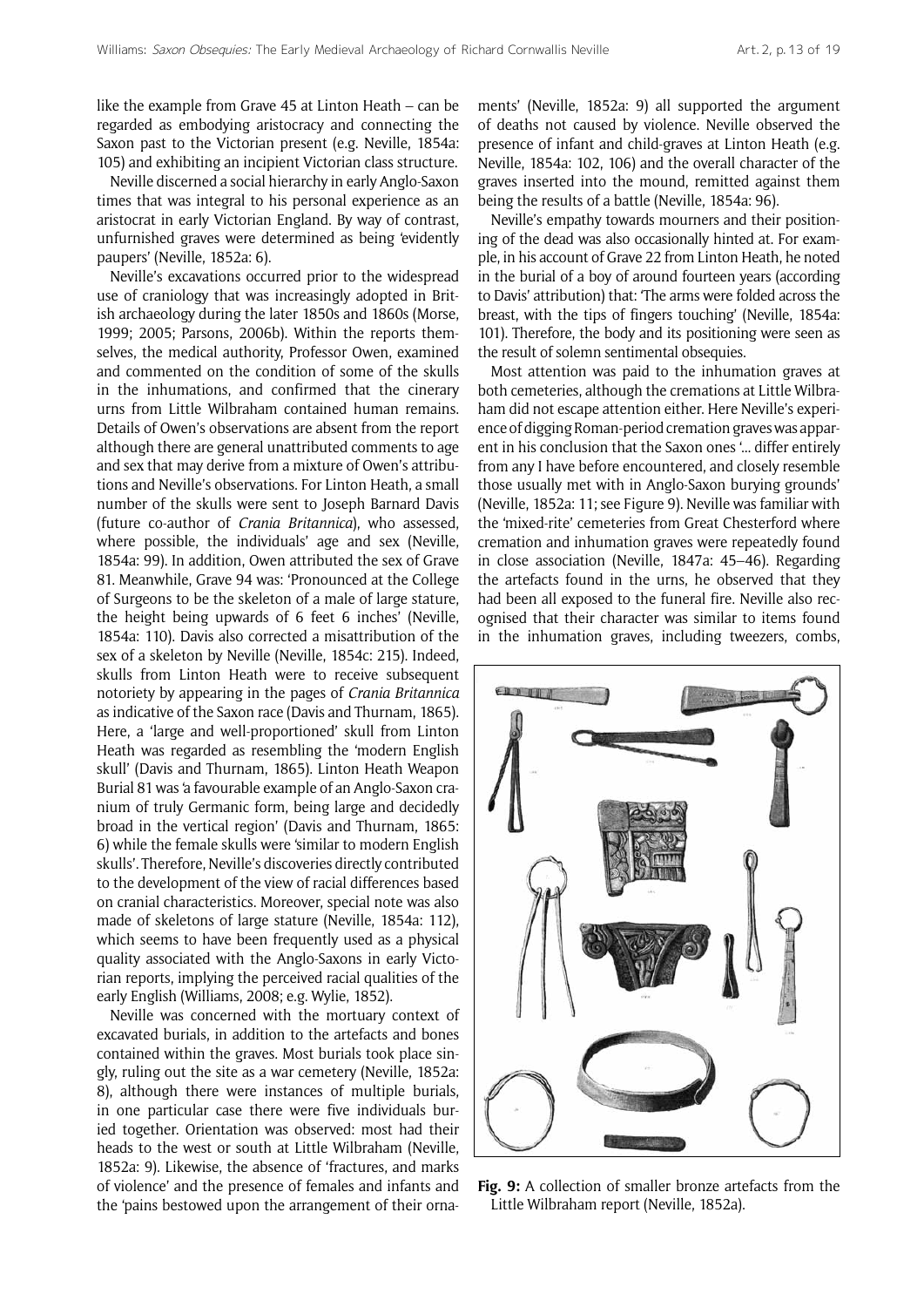brooches and even iron spearheads. Neville believed that this evidence proved that the two different types of burials were contemporaneous, and the inhumations were racially-affiliated with those bodies interred unburned (contra. Kemble, 1855a; see also Kemble, 1855b; 1863). In the spatial juxtaposition of cremation burials in tightly clustered groups, and the presence of cremations inserted over inhumation graves, Neville recognised that, while cremation was the older rite, they also represented: '... the remains of relatives or friends, who still clung to the customs of their ancestors, which were probably at the date of the formation of the Cemetery, falling into disuse and becoming gradually obsolete' (Neville, 1852a: 11).

Neville demonstrated his increasing knowledge of, and his increasing contacts within, archaeology following the publication of *Saxon Obsequies*, in both of the cemeteries reports. But particularly in the Linton Heath Cemetery report, he made comparisons with other discoveries excavated elsewhere, both in Britain and abroad, in general terms and for specific artefacts. In this report he also closely compared the two cemeteries with each other to determine their similarities and differences (Neville, 1854a: 113), concluding that: 'the resemblance between the two is so striking, as to lead to the conclusion that they were burying-grounds of the same people' (Neville, 1854a: 115).

The extent of Neville's comparisons show his cognisance of contemporary discoveries. These are evident in *Saxon Obsequies* but were more widespread in his 1854 *Archaeological Journal* articles (Neville, 1854a; 1854b; 1854c) that included Dryden's discoveries at Market Drayton (Neville, 1852a: 9), William Wylie's *Fairford Graves* (Wylie, 1852; e.g. Neville, 1854a: 97), Smith's *Collectanea Antiqua* (Smith, 1848; 1852; e.g. Neville, 1854a: 102, 103), Akerman's *Remains of Pagan Saxondom* (Akerman, 1855; e.g. Neville, 1854a: 99) as well as James Douglas' *Nenia Britannica* (e.g. Neville, 1854a: 100, 104, 109). With regard to Continental Germanic discoveries, Neville cites similarities with the graves reported in the Lindenschmidts' *Todtenlager bei Selzen* (Neville, 1854a: 113). Admittedly, he also noted differences between his cemeteries and other known sites, including the lack of saucer brooches like those from the Midlands (Neville, 1852a: 10). Yet it is clear that Neville was positioning his discoveries explicitly, as elements of a wider phenomenon, and subsequently as indicative of Anglo-Saxon settlement.

Neville's attention to the topography and landscape context of the Little Wilbraham and Linton Heath Cemeteries is also enlightening. Here, we find the cemeteries operating as components of his own 'landscape of memory' (see above). As a member of the landed aristocracy, it may have been logical for Neville to consider his discoveries in relation to the history of the Audley End estate as a microcosm for the country as a whole. Hence the topographical context of his findings lent themselves to the character of the finds and implicitly constituted the sense of Neville's own identity rooted in the land (see also Nordbladh, 2002). There is evidence for this in his repeated references to the owners of land where discoveries were made, espe-



**Fig. 10:** Cinerary Urns from Little Wilbraham illustrated in Neville's *Saxon Obsequies* (Neville, 1852a).

cially when it was his own father 'Lord Braybrooke' who was the 'present possessor' (e.g. Neville, 1849: 114; 1853a: 21)! Indeed, the Little Wilbraham site was adjacent to one such aristocratic country seat (Neville, 1852a: 5).

In an earlier report on the discovery of a weapon grave on the Little Wilbraham site, Deck emphasised the military and heroic aspects of both the grave's contents and the location. A bucket found in the grave was interpreted as '... an insignia of honour – as a crown to the illustrious dead ...'. Meanwhile the location of the grave was explained in terms of invasion strategies as befitting a Saxon warrior:

'The site is one worthy of those suitably selected for the tomb of a warrior – its elevation commanding a complete panoramic view of the whole surrounding country, forming an important military station either for attack or defence ...' (Deck, 1851).

We have seen that Neville preferred more practical interpretations of grave goods but retained a romanticised view of the racial significance of the finds. In a similar way, Neville's description of the geographical location of the Little Wilbraham Cemetery was less fanciful than Deck's, but still managed to focus on the historical and strategic situation of the cemetery. Firstly he noted the relationship with the university town of Cambridge, and proximity to the 'remarkable earthwork, known by the name of "Fleams Dyke" ... and is plainly visible from this spot ...' (Neville, 1852a: 5). He then observed the relationship of the cemetery with an 'old Roman way' that he infers from the road being known as 'Streetway' and the hill as 'Streetway Hill'. The route runs over the crest of the hill and created the border of the burial ground. Next, the prominence of the site is emphasised by the visibility of six churches from this 'commanding position', as well as the view of Ely Minster, 'on a clear day' (Neville, 1852a: 5).

The Little Wilbraham site report comprises a rare example of a map that shows the placement of the cemetery in its contemporary landscape (Neville, 1852a: 29). This map also prominently displayed the location of the 'ground trenched' within an agricultural landscape of roads, field boundaries, a country house and the nearby village with its church and rectory clearly marked. The geographical association between the cemetery and 'Street Way' is clear, as is the association with water springs, the cemetery being located in 'Spring Field' (Neville, 1852a: 5). The association of pagan burial grounds with water was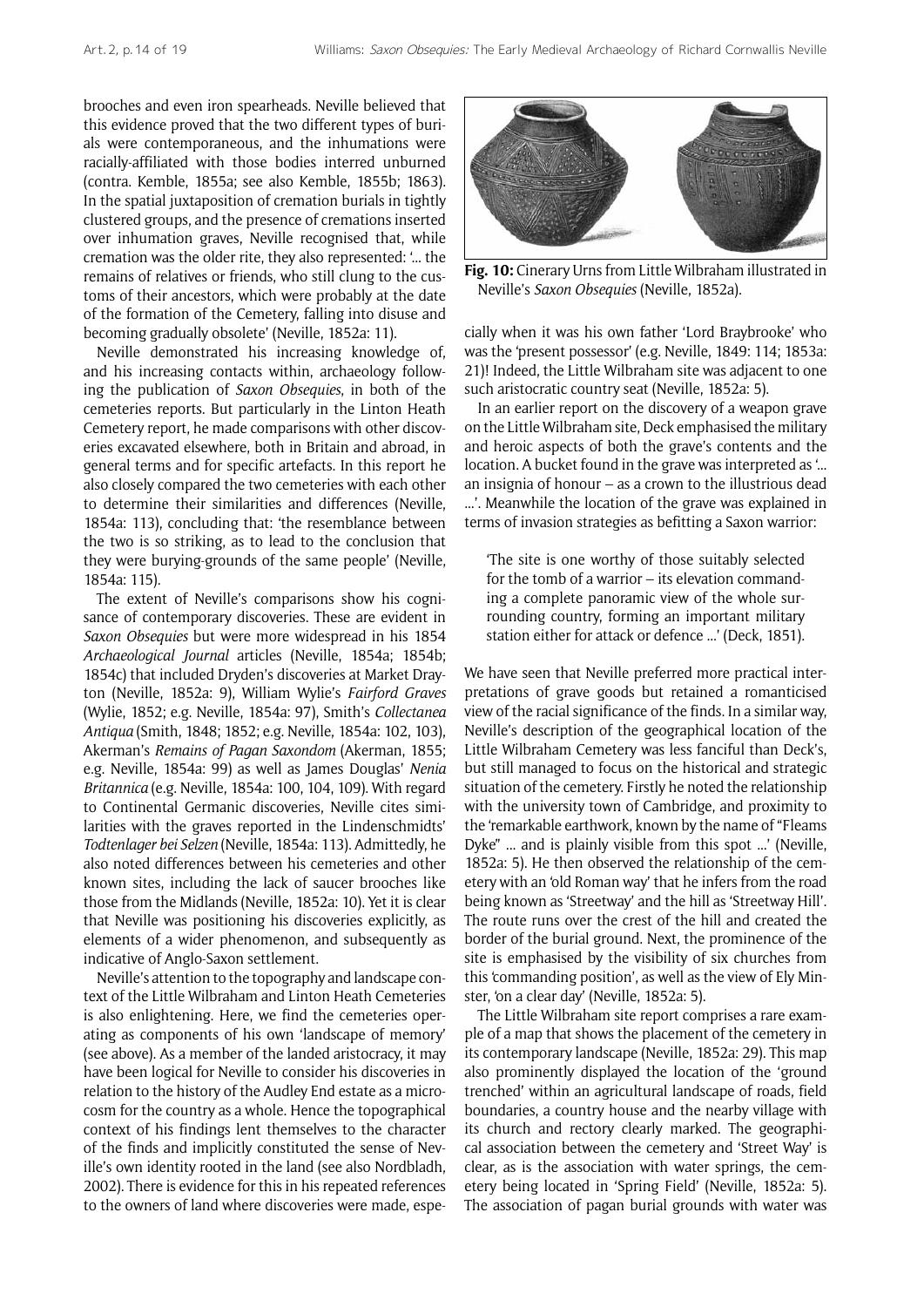noted by other Victorian antiquaries and was regarded as an indication of the intentional association of burial sites with pagan sacred locations (e.g. Akerman, 1857: 145). While no interpretation of the location is explicitly presented, the map implicitly supports the interpretation and significance of the cemetery as a pagan Saxon communal burial site, situated in both an ancient landscape, among natural features and the contemporary rural setting of fields and villages.

The introduction to the Linton Heath Cemetery report has a similar, but more abbreviated, review of the site's topography. Here the chronological relationship with the Romans took a more explicit form because, during excavations, Neville observed that the Saxon burials were secondary interments in an older barrow thought to be of Roman date (Neville, 1854a: 96, 100; see Fox, 1923: 260). Such re-use of monuments was regularly identified as a phenomenon of early Anglo-Saxon cemeteries (e.g. Wright, 1847; 1849; 1852). Another particularly Anglo-Saxon phenonenon was their renaming of extant prehistoric monuments (Wylie, 1852), and the appropriation of British and Roman monuments by the newcomers was regarded as spatial and monumental evidence for the Saxon settlement of the region (Williams, 2006a; 2006b; 2007; 2008).

Neville noted that the Saxon cemetery was inter-visible with the well-known Roman tumuli at Bartlow Hills that had been excavated by Gage two decades earlier (Neville, 1854a: 95; see Gage, 1832; 1836). Similarly, in his 'Ancient Cambridgeshire' he hints that the prolific Roman and Anglo-Saxon discoveries at Linton are to be expected, given its proximity to Bartlow with its remains (Neville, 1854b: 213). As mentioned above, Neville's discovery of Anglo-Saxon burials in immediate proximity to Roman remains at Great Chesterford may have also sustained his views about the transition between the peoples (Neville, 1856; see also Evison, 1994). Finally, he emphasised that the burial ground was close to a Roman Way (meaning the Icknield Way) although the significance of this relationship to the settlement of the Anglo-Saxons is left implicit.

These landscape descriptions appeared to have served two interpretative purposes. They illustrated the antiquity of the landscape and situated the Saxon burial ground as the successor of the remains of the British and Roman past. At the same time, the descriptions emphasised the burial grounds as precursors to the subsequent Medieval landscape of towns, villages, churches and university, inherited by the Victorians. Consequently, the cemetery is perceived as a landscape locale 'sandwiched' between a primordial 'British' and 'Roman' past and a Victorian present. The cemetery was conceived as both heir to the past and ancestor of the present through the description of its location, as well as through the act of its discovery and publication.

## **Conclusions**

This paper has explored four connected arguments that together develop a new picture of Neville's archaeology, and his interpretations of Anglo-Saxon grave-finds in particular. They describe Neville's archaeology as framed, informed and inspired by his family and personal history, by his experience of inhabiting and moving through his house, gardens and locality, by his discoveries of British and Roman remains, and by his digging up and writing about Anglo-Saxon cemeteries.

Neville used the past to construct a local, national and racial history. This was achieved through an emphasis on place and locality, in dialogue with an imperial perspective that extended far beyond British shores. He was not simply one contributor to a growing body of archaeological knowledge, nor was he primarily conducting archaeology in response to external, socio-political motives (see Abadía, 2010). Instead Neville's archaeology was a mnemonic practice, a form of memory work, linked to many aspects of Neville's personal, social and ideological world. It was performed in the landscape, through society meetings and presentations of finds, in his museum collection and in his publications (see Evans, 2007).

In most accounts of Victorian Anglo-Saxonism, archaeological discoveries, and also archaeological texts, have been largely and systematically ignored. Primary recognition has been given to the developments in, and contributions by, historical and philological research, albeit in the context of contemporary popular literature and politics (Horsman, 1976: 399–401; Levine, 1986: 79–86; MacDougall, 1982; Melman, 2001; Young, 2008).

In contrast, I have shown how Neville's descriptive reporting of 'facts' was far from neutral, but enmeshed within a series of contexts in which archaeology defined his identity as an aristocrat, a military man, and part of a social network of like-minded antiquaries and archaeologists. Far more than a pioneering artefact-collector deferential to existing historical, philological and literary research (e.g. Lucy, 2002), Neville and his generation can be appreciated as setting a powerful precedent by espousing an interpretation of early Anglo-Saxon graves through the practice of digging and writing descriptive accounts (Peltz and Myrone, 1999: 9). Conversely, Neville's work is only partially explicable in terms of the key themes of mid-nineteenth century archaeology identified by Díaz-Andreu (2007: 338–367). Neville cannot merely be understood as concerned with 'nation', he did not explore distant prehistory, pioneer new methods, utilise phrenology or contribute in distinctive ways to museums and societies. Likewise, Neville was not a prolific enough 'barrowdigger' to merit discussion and inclusion in most histories of Victorian archaeology (see e.g. Hingley, 2008; Giles, 2006; Parsons, 2006a; 2006b). However, by focusing on Neville's work, we come closer to understanding the role of material culture in the negotiation of early Victorian social memories, to written histories of the early English, and to archaeology as a process for elucidating all of them.

The wider implications of this argument for how we interrogate seemingly matter-of-fact descriptive accounts in the history of archaeology, and the empirical basis of early Anglo-Saxon burial archaeology, require further research. This paper has demonstrated that the view that archaeology only began to have a significant influence on the study of the *Adventus Saxonum* during the early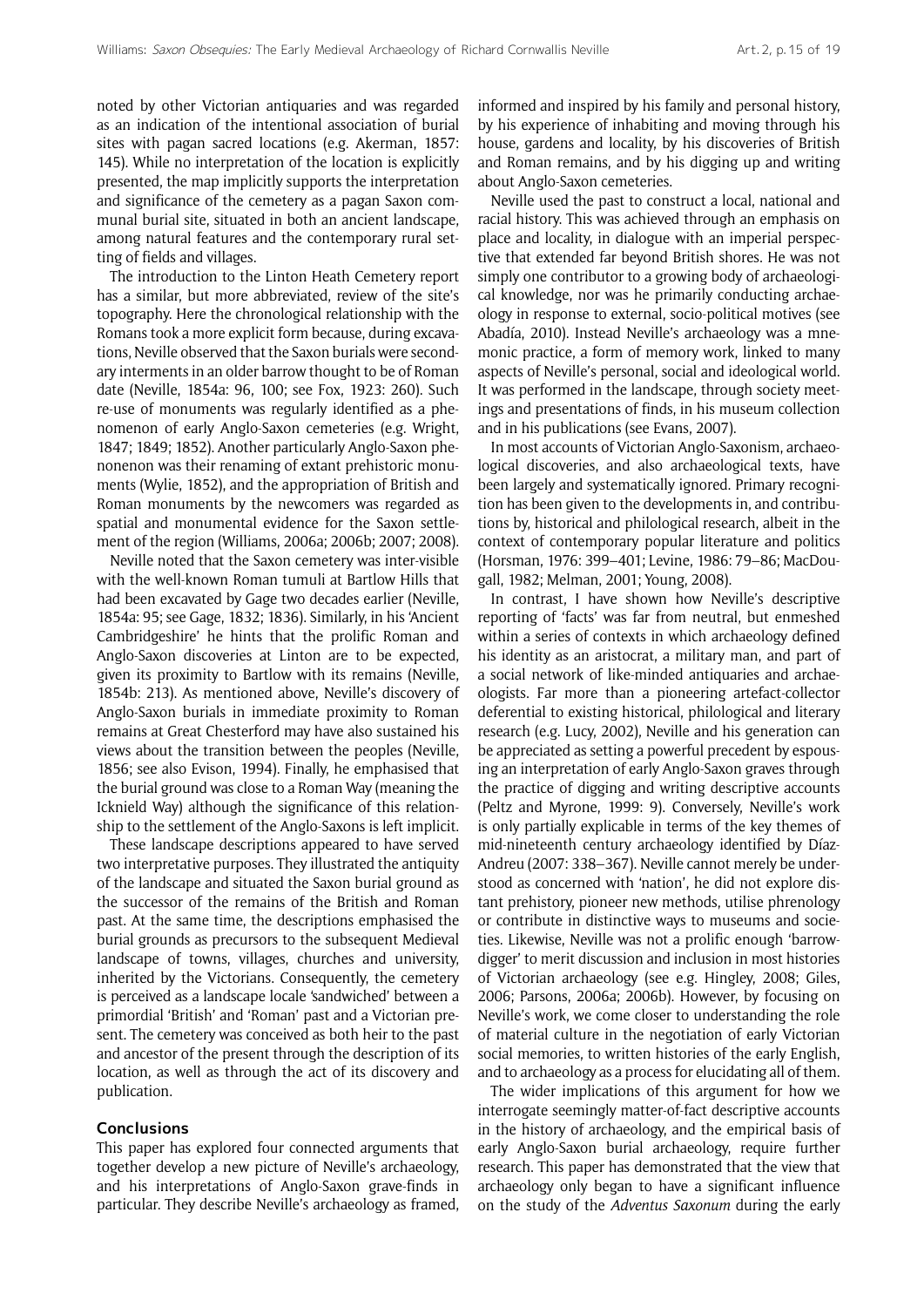twentieth century, is wrong, and that a prominent aspect of early archaeological research has been missed (contra White, 1971: 589).

By reviewing the archaeological excavations and writings of Richard Neville, this paper has considered how Victorian excavation reports of early Medieval cemeteries were the material product and constituent element of a burgeoning contemporary Anglo-Saxonist discourse. Neville and his contemporaries used early Medieval graves as powerful metaphors for homogenising Anglo-Saxon racial origins. Archaeological pursuits were both an outlet and expression of Neville's personal identity and his concerns regarding the fate of the British Empire and its English origins. With regard to Neville's interpretation of the cemeteries, he did not use overt and explicit racial interpretations of bones, he focused more subtle and implicit attention on the description and illustration of artefacts, graves, burial grounds and their landscape situation to provide the evidence to support his conclusions.

The specific context of Neville's archaeology was soon lost, and his personal and familial anxieties over their identity and the fate of British Empire were fluid. Still, as McCombe (2011) has recently shown, charting the biography of Neville's collection might also reveal how it was perceived and used to provide successive generations' understanding of early Anglo-Saxon Cambridgeshire and Essex and, more widely, of early Medieval Britain. While these issues lie outside the scope of this paper, I hope it has demonstrated how modern archaeologists may have not only, implicitly inherited Neville's discoveries, but also his terminology and outlook.

#### **Acknowledgements**

Earlier versions of this article were presented at the *14th European Association for Archaeologists Annual Conference* (University of Malta, Valetta, Malta, September 16th-21st, 2008), the *Medieval Vocalities* conference (University of Durham, March 7th, 2009) and the *Death and Memory in the Historic Landscape* conference (McDonald Institute, University of Cambridge, May 19th, 2012). I would like to thank the organisers and audience of these presentations. In particular, thanks to Stephen Briggs, Lisa Brundle, Susan Content, Nina Crummy, Catherine Hills, Richard Hingley, Anna Mackenzie, Ruth Nugent, Sue Oosthuizen, Peter Rowley-Conwy, Sarah Semple, Philip Schwyzer and the anonymous referee for useful comments on earlier drafts. All errors remain my responsibility.

#### **Notes**

<sup>1</sup> I thank Nina Crummy for this point.

#### **References**

**Abadía, O M** 2010 Beyond Externalism. Exploring New Directions in the History of Archaeology. *Archaeological Dialogues* 17 (2): 215–236. DOI: [http://dx.doi.](http://dx.doi.org/10.1017/S1380203810000280) [org/10.1017/S1380203810000280](http://dx.doi.org/10.1017/S1380203810000280)

**Akerman, J Y** 1855 *Remains of Pagan Saxondom*. London.

**Akerman, J Y** 1857 An Account of Researches in Anglo-Saxon Cemeteries at Filkins, and at Broughton Poggs in Oxfordshire. *Archaeologia* 37: 140–146. DOI: [http://](http://dx.doi.org/10.1017/S0261340900009231) [dx.doi.org/10.1017/S0261340900009231](http://dx.doi.org/10.1017/S0261340900009231)

- **Anon.** 1852 *Proceedings of the Society of Antiquaries of London II*, 1st Series.
- **Anon.** 1854 Proceedings at the Meetings of the Archaeological Institute. Annual Meeting, 1854. *Archaeological Journal* 11: 389–407.
- **Anon.** 1858 *Proceedings of the Society of Antiquaries of London IV*, 1st Series, p. 169.
- **Anon.** 1860 Anniversary, *Proceedings of the Society of Antiquaries of London*, 2nd Series 1: 133–144.
- **Bateman, T** 1853 On Early Burial-Places Discovered in the County of Nottingham. *Journal of the British Archaeological Association* 8: 183–192.
- **Bayly, C A** and **K Prior** 2004 Cornwallis, C First Marquess Cornwallis (1738–1805). *Oxford Dictionary of National Biography*. Oxford: Oxford University Press. [http://](http://www.oxforddnb.com/view/article/6339) [www.oxforddnb.com/view/article/6339/](http://www.oxforddnb.com/view/article/6339) [accessed 24 March 2007].
- **Boase, G C** and **R Smail** 2004 Neville, Richard Cornwallis, Fourth Baron Braybrooke (1820–1861). *Oxford Dictionary of National Biography*. Oxford: Oxford University Press. [http://www.oxforddnb.com/view/arti](http://www.oxforddnb.com/view/article/19958)[cle/19958](http://www.oxforddnb.com/view/article/19958) [accessed 2 April 2007].
- **Bowler, P J** 1992 From 'Savage' to 'Primitive': Victorian Evolutionism and the Interpretation of Marginalized Peoples. *Antiquity* 66: 721–729.
- **Bradley, R** 2002 *The Past in Prehistoric Societies*. London: Routledge.
- **Briggs, C S** 2007 Prehistory in the Ninteenth Century. In Pearce, S. (ed.) *Visions of Antiquity: The Society of Antiquaries of London 1707–2007*, pp. 227–266. London: Society of Antiquaries of London.
- **Cherry, J** 1997 Franks and the Medieval Collections. In Caygill, M. and J. Cherry (eds.) *A. W. Franks: Nineteenth-Century Collecting and the British Museum*, pp. 184– 199. London: British Museum.
- **Colley, L** 1986 Whose Nation? Class and National Consciousness in Britain, 1750–1830. *Past and Present* 113: 97–117. DOI: [http://dx.doi.org/10.1093/](http://dx.doi.org/10.1093/past/113.1.97) [past/113.1.97](http://dx.doi.org/10.1093/past/113.1.97)
- **Colley, L** 1992 Britishness and Otherness: An Argument. *Journal of British Studies* 31 (4): 309–329. DOI: [http://](http://dx.doi.org/10.1086/386013) [dx.doi.org/10.1086/386013](http://dx.doi.org/10.1086/386013)
- **Content, S** 1995 The Text as Culture: The Making of the English. *Scottish Archaeological Review* 9&10: 36–40.
- **Content, S** and **H Williams** 2010 Creating the Pagan English. In Carver, M., A. Sanmark and S. Semple (eds.) *Signals of Belief in Early England: Anglo-Saxon Paganism Revisited*, pp. 181–200. Oxford: Oxbow.
- **Crummy, N** 2010 Bears and Coins: The Iconography of Protection in Late Roman Infant Burials. *Britannia* 41: 37–93. DOI: [http://dx.doi.org/10.1017/](http://dx.doi.org/10.1017/S0068113X1000005X) [S0068113X1000005X](http://dx.doi.org/10.1017/S0068113X1000005X)
- **Curtis, L P** 1968 *Anglo-Saxons and Celts: A Study of Anti-Irish Prejudice in Victorian England*. Bridgeport: University of Bridgeport, Connecticut.
- **Davis, J B** and **J Thurnam** 1865 *Crania Britannica*. 2 vols. London.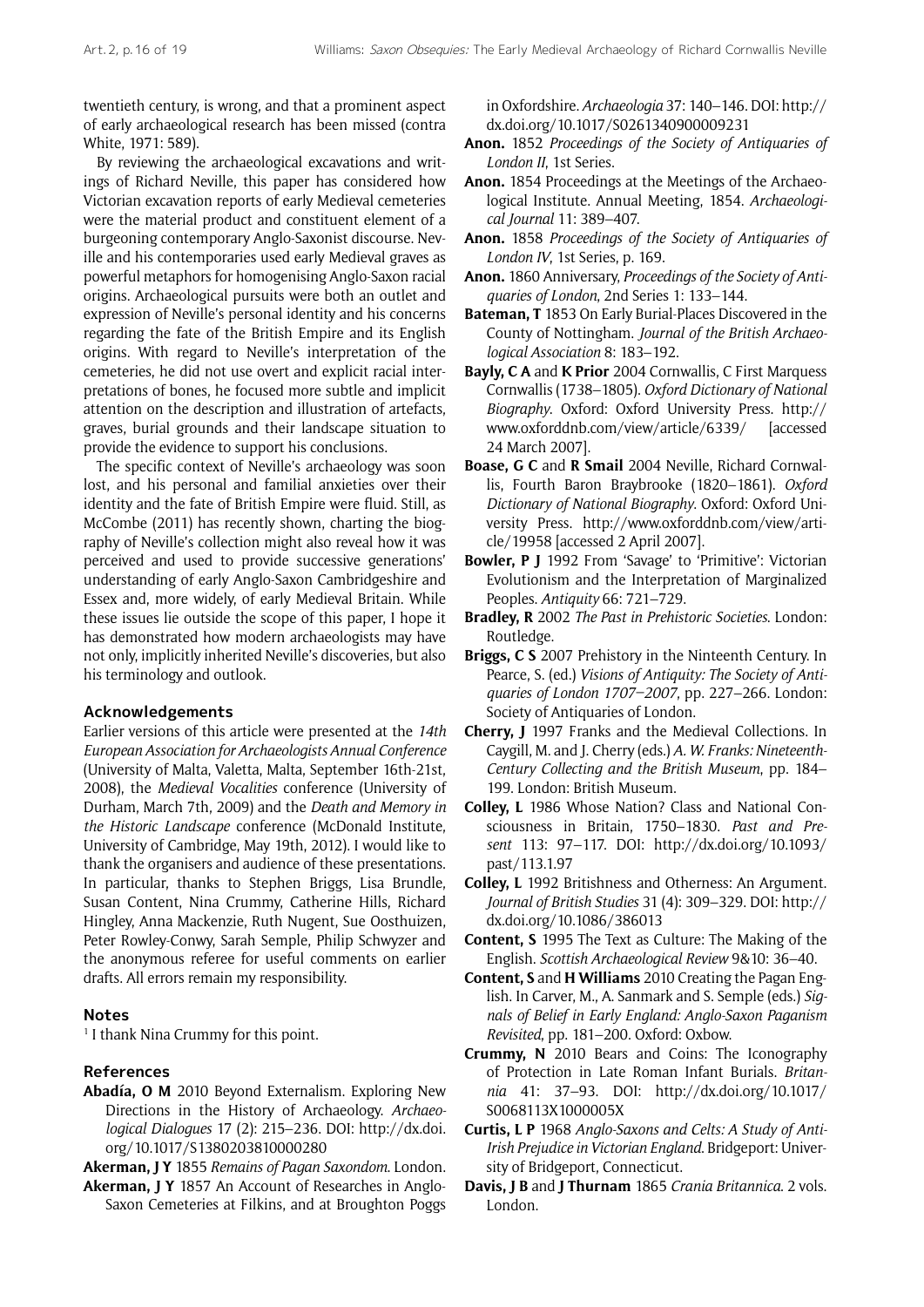- **Deck, I** 1851 Notice of Remains of Anglo-Saxon Period. *Archaeological Journal* 8: 172–175.
- **Díaz-Andreu, M** 2007 *A World History of Nineteenth-Century Archaeology: Nationalism, Colonialism, and the Past*. Oxford: Oxford University Press.
- **Douglas, J** 1793 *Nenia Britannica*. London: John Nichols.
- **Drury, P J** 1982 Walden Abbey into Audley End. In Bassett, S. (ed.) *Saffron Walden: Excavations and Research 1972–80*, pp. 94–105. Council for British Archaeology Research Report 45. London: CBA.
- **Drury, P J** 2010 *Audley End*. London: English Heritage.
- **Ebbatson, L** 1994 Context and Discourse: Royal Archaeological Institute Membership 1845–1942. In Vyner, B. (ed.) *Building on the Past*, pp. 22–74. London: Royal Archaeological Institute.
- **Effros, B** 2003a *Merovingian Mortuary Archaeology and the Making of the Early Middle Ages*. Berkeley: University of California Press. DOI: [http://dx.doi.org/10.1525/](http://dx.doi.org/10.1525/california/9780520232440.001.0001) [california/9780520232440.001.0001](http://dx.doi.org/10.1525/california/9780520232440.001.0001)
- **Effros, B** 2003b Memories of the Early Medieval Past: Grave Artefacts in Ninteenth-century France and Early Twentieth-Century America. In Williams, H. (ed.) *Archaeologies of Remembrance: Death and Memory in Past Societes*, pp. 255–280. New York: Kluwer/Plenum.
- **Essex SMR** (Essex Sites and Monuments Record): 26840; 406; 26837; 503; 35577; 35581; 500; 26846; 404; 26844; 35575; 151. Available online at: Unlocking Essex's Past, [http://unlockingessex.essexcc.gov.uk/uep/](http://unlockingessex.essexcc.gov.uk/uep/custom_pages/home_page.asp?content_page_id=48.) [custom\\_pages/home\\_page.asp?content\\_page\\_id=48.](http://unlockingessex.essexcc.gov.uk/uep/custom_pages/home_page.asp?content_page_id=48.)
- **Evans, C** 2007 Delineating Objects: Nineteenth-Century Antiquarian Culture and the Project of Archaeology. In Pearce, S. (ed.) *Visions of Antiquity: The Society of Antiquaries of London 1707–2007*, pp. 267–305. London: Society of Antiquaries of London.
- **Evison, V** 1994 *An Anglo-Saxon Cemetery at Great Chesterford, Essex*. London: CBA Research Report 91.
- **Fisher, D R** 2004 Griffin, Richard, Third Baron Braybrooke (1783–1858). *Oxford Dictionary of National Biography*. Oxford: Oxford University Press. [http://www.ox](http://www.oxforddnb.com/view/article/19959)[forddnb.com/view/article/19959](http://www.oxforddnb.com/view/article/19959) [accessed 24 March 2007].
- **Fox, C** 1923 *The Archaeology of the Cambridge Region*. Cambridge: Cambridge University Press.
- **Frantzen, A** and **J D Niles** 1997 Introduction: Anglo-Saxonism and Medievalism. In Niles, J. D. and A. Frantzen (eds.) *Anglo-Saxonism and the Construction of Social Identity*, pp. 1–14. Gainsville: University of Florida Press.
- **Gage, J** 1832 ... a Plan of Barrows called the Bartlow Hills, in the parish of Ashdon, in Essex, with an account of Roman sepulchral relics recently discovered in the lesser Barrows. *Archaeologia* 25: 1–23. DOI: [http://](http://dx.doi.org/10.1017/S0261340900023158) [dx.doi.org/10.1017/S0261340900023158](http://dx.doi.org/10.1017/S0261340900023158)
- **Gage, J** 1836 ... the recent discovery of Roman sepulchral relics in one of the greater Barrows at Bartlow, in the parish of Ashton, in Essex. *Archaeologia* 26: 300–317. DOI:<http://dx.doi.org/10.1017/S0261340900018907>
- **Giles, M** 2006 Collecting the Past, Constructing Identity: The Antiquarian John Mortimer and the Driffield

Museum of Antiquities and Geological Specimens. *Antiquaries Journal* 86: 279–316. DOI: [http://dx.doi.](http://dx.doi.org/10.1017/S0003581500000147) [org/10.1017/S0003581500000147](http://dx.doi.org/10.1017/S0003581500000147)

- **Hamerow, H**, **D Hinton** and **S Crawford** (eds.) 2011 *The Oxford Handbook of Anglo-Saxon Archaeology*. Oxford: Oxford University Press.
- **Hawkes, S C** 1990 Bryan Faussett and the Faussett Collection: An Assessment. In Southworth, E. (ed.) *Anglo-Saxon Cemeteries: A Reappraisal*, pp. 1–24. Stroud: Sutton.
- **Hills, C** 2007 Anglo-Saxon Attitudes. In Higham, N. (ed.) *Britons in Anglo-Saxon England*, pp. 16–26. Woodbridge: Boydell.
- **Hingley, R** 2007 The Society, Its Council, the Membership and Publications, 1820–50. In Pearce, S. (ed.) *Visions of Antiquity: The Society of Antiquaries 1707–2007*, pp. 173–197. London: Society of Antiquaries of London.
- **Hingley, R** 2008 *The Recovery of Roman Britain: 1586– 1906*. Oxford: Oxford University Press.
- **Holtorf, C** and **H Williams** 2006 Landscapes and Memories. In Hicks, D. and M. Beaudry (eds.) *Cambridge Companion to Historical Archaeology*, pp. 235–254. Cambridge: Cambridge University Press.
- **Horsman, R** 1976 The Origins of Racial Anglo-Saxonism in Great Britain Before 1850. *Journal of the History of Ideas* 37: 387–410. DOI: [http://dx.doi.](http://dx.doi.org/10.2307/2708805) [org/10.2307/2708805](http://dx.doi.org/10.2307/2708805)
- **Kemble, J M** 1855a Burial and Cremation. *Archaeological Journal* 12: 309–337.
- **Kemble, J M** 1855b On Mortuary Urns Found at Stadeon-the-Elbe, and Other Parts of North Germany, Now in the Museum of the Historical Society of Hanover. *Archaeologia* 36: 270–283. DOI: [http://dx.doi.](http://dx.doi.org/10.1017/S0261340900001624) [org/10.1017/S0261340900001624](http://dx.doi.org/10.1017/S0261340900001624)
- **Kemble, J M, R G Latham** and **A W Franks** (eds.) 1863 *Horae Ferales; or, Studies in the Archaeology of the Northern Nation*. London: Lovell Reeve.
- **Kumar, K** 2006 Empire and English Nationalism. *Nations and Nationalism* 12: 1–13. DOI: [http://dx.doi.](http://dx.doi.org/10.1111/j.1469-8129.2006.00227) [org/10.1111/j.1469-8129.2006.00227](http://dx.doi.org/10.1111/j.1469-8129.2006.00227).x
- **Jeffrey, K** (ed.) 2002 *Audley End*. London: English Heritage.
- **Lethbridge, T C** and **H G Carter** 1927 Excavations in the Anglo-Saxon Cemetery at Little Wilbraham. *Proceedings of the Cambridge Antiquarian Society* 39: 95–104.
- **Levine, P** 1986 *The Amateur and the Professional: Antiquarians, Historians and Archaeologists in Victorian England 1838–1886*. Cambridge: Cambridge University Press.
- **Lucy, S** 2000 *The Anglo-Saxon Way of Death*. Sutton: Stroud.
- **Lucy, S** 2002 From Pots to People: Two Hundred Years of Anglo-Saxon Archaeology. In Hough, C. and K. A. Lowe (eds.) *'Lastworda Betst' Essays in Memory of Christine E. Fell with Her Unpublished Writings*, pp. 144–148. Donnington: Shaun Tyas.
- **MacDougall, H** 1982 *Racial Myth in English History Trojans, Teutons and the Anglo-Saxons*. Montreal: Har-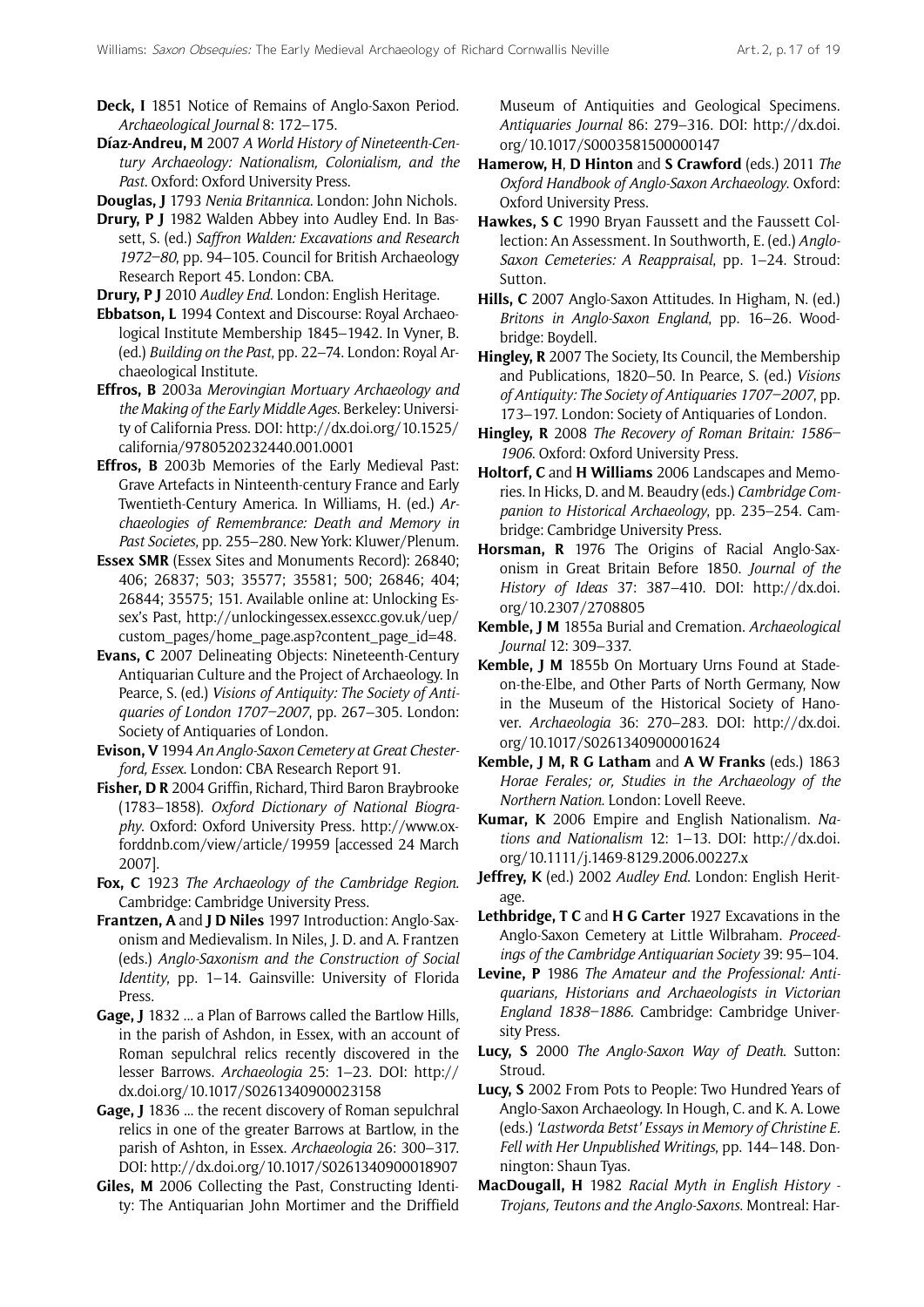vest House; Hanover, N H: University Press of New England.

- **MacGregor, A** 2007 E. T. Leeds and the Formation of an Anglo-Saxon Archaeology of England. In Henig, M. and T. J. Smith (eds.) *Collectanea Antiqua: Essays in Memory of Sonia Chadwick Hawkes*, pp. 27–44. Oxford: British Archaeological Reports International Series 1673.
- **McCombe, R** 2011 *Gold Under Gravel, Gold Under Glass: Anglo-Saxon Material Culture Through Excavation, Collection and Display, 1771–2010*. Unpublished Doctoral Thesis. Manchester: University of Manchester.
- **Meaney, A** 1964 *A Gazetteer of Early Anglo-Saxon Burial Sites*. London: Allen & Unwin.
- **Melman, B** 2001 Claiming the Nation's Past: The Invention of an Anglo-Saxon Tradition. *Journal of Contemporary History* 26 (3/4): 575–595.
- **Morse, M** 1999 Craniology and the Adoption of the Three-Age System in Britain. *Proceedings of the Prehistoric Society* 65: 1–16.
- **Morse, M** 2005 *How the Celts Came to Britain: Druids, Ancient Skulls and the Birth of Archaeology*. Stroud: Tempus.
- **Mytum, H** 2007 Monuments and Memory in the Estate Landscape: Castle Howard and Sledmere. In Finch, J. and K. Giles (eds.) *Estate Landscapes: Design, Improvement and Power in the Post-Medieval Landscape*, pp. 149–174. Woodbridge: Boydell and Brewer.
- **Neville, R C** 1847a *Antiqua Explorata: Being the Result of Excavations made by Hon. R. C. Neville during the Winters of 1845 and 1846, and the Spring of 1847*. Saffron Walden: Youngman.
- **Neville, R C** 1847b On Discoveries of Roman Remains at Chesterford, & c. *Archaeologica* 32: 350–353. DOI: <http://dx.doi.org/10.1017/S0261340900000655>
- **Neville, R C** 1847c Examination of a Group of Barrows, Five in Number, in Cambridgeshire. *Archaeologia* 32: 357–361. DOI: [http://dx.doi.org/10.1017/](http://dx.doi.org/10.1017/S0261340900000679) [S0261340900000679](http://dx.doi.org/10.1017/S0261340900000679)
- **Neville, R C** 1848 *Sepulchra Exposita, or An Account of the Opening of Some Barrows; with Remarks Upon Miscellaneous Antiquities; Discovered in the Neighbourhood of Audley End, Essex*. Saffron Walden: Youngman.
- **Neville, R C** 1849 On Roman Remains at Weycock, Berkshire. *Archaeological Journal* 6: 114–123.
- **Neville, R C** 1852a *Saxon Obsequies. Illustrated by Ornaments and Weapons: Discovered by the Hon. R. C. Neville in a Cemetery near Little Wilbraham, Cambridgeshire, During the Autumn of 1851, with Coloured Lithographic Plate*. London: John Murray.
- **Neville, R C** 1852b Account of Excavations near the Fleam Dyke, Cambridgeshire, April 1852. *Archaeological Journal* 9: 226–230.
- **Neville, R C** 1853a Investigations of Roman Remains in the County of Essex in the Months of September and October 1852. *Archaeological Journal* 10: 14–24.
- **Neville, R C** 1853b Remarks on Roman Pottery, Chiefly Discovered in Cambridgeshire and Essex. *Archaeological Journal* 10: 224-234.
- **Neville, R C** 1854a Anglo-Saxon Cemetery Excavated, January 1853. *Archaeological Journal* 11: 95–115.
- **Neville, R C** 1854b Ancient Cambridgeshire. *Archaeological Journal* 11: 207–215.
- **Neville, R C** 1854c Note on the Memoir on the Anglo-Saxon Cemetery at Linton Heath. *Archaeological Journal* 11: 215.
- **Neville, R C** 1855 Notices of Certain Shafts, Containing Remains of the Roman Period, Discovered at the Roman Station at Chesterford, Essex. *Archaeological Journal* 12: 109–126.
- **Neville, R C** 1856 Description of a Remarkable Deposit of Roman Antiquities of Iron, Discovered at Great Chesterford, Essex, in 1854. *Archaeological Journal* 13: 1–13.
- **Neville, R C** 1858a Remarks on the Roman Sepulture of Infants. *Transactions of the Essex Archaeological Society*  1: 89–92.
- **Neville, R C** 1858b List of Roman Potters' Names upon Samian Ware, Now in the Collection of the Hon. R. C. Neville F. S. A. at Audley End. *Transactions of the Essex Archaeological Society* 1: 141–148.
- **Neville, R C** 1858c Notes on Roman Essex. *Transactions of the Essex Archaeological Society* 1: 191–200.
- **Neville, R C** [Lord Braybrooke] 1860 Account of Recent Discoveries of Roman Remains at Great Chesterford. *Archaeological Journal* 17: 117–127.
- **Neville, R C** [Lord Braybrooke] 1863 Ancient and Medieval Finger Rings Discovered in the County of Essex. *Transactions of the Essex Archaeological Society* II: 61–69.
- **Nordbladh, J** 2002 How to Organize Oneself Within History: Pehr Tham and His Relation to Antiquity at the End of the 18th Century. *Antiquity* 76: 141–150.
- **Parsons, J** 2006a The Rage to Rake in Dust and Ashes: A Socio-economic Context for the Excavation of Prehistoric Barrows in the Nineteenth Century. *Archaeological Journal* 163: 233–263.
- **Parsons, J** 2006b The Exploration of the Soil is a Voyage in Time: Victorian Participation in the Excavation of Gloucestershire's Prehistoric Burial Mounds. In Pearson, R. (ed.) *The Victorians and the Ancient World. Archaeology and Classicism in Nineteenth-Century Culture*, pp. 93–108. Newcastle: Cambridge Scholars Press.
- **Peltz, L** and **M Myrone** 1999 Introduction: 'Mine Are the Subjects Rejected by the Historian': Antiquarianism, History and the Making of Modern Culture. In Myrone, M. and L. Peltz (eds.) *Producing the Past. Aspects of Antiquarian Culture and Practice 1700–1850*, pp. 1–13. Aldershot: Ashgate.
- **Rhodes, M** 1990 Faussett Rediscovered: Charles Roach Smith, Joseph Mayer, and the Publication of Inventorium Sepulchrale. In Southworth E. (ed). *Anglo-Saxon Cemeteries: A Reappraisal*, pp. 25–64. Stroud: Sutton.
- **Rowley-Conwy, P** 2007 *From Genesis to Prehistory: The Archaeological Three Age System and Its Contested Reception in Denmark, Britain, and Ireland*. Oxford: Oxford University Press.